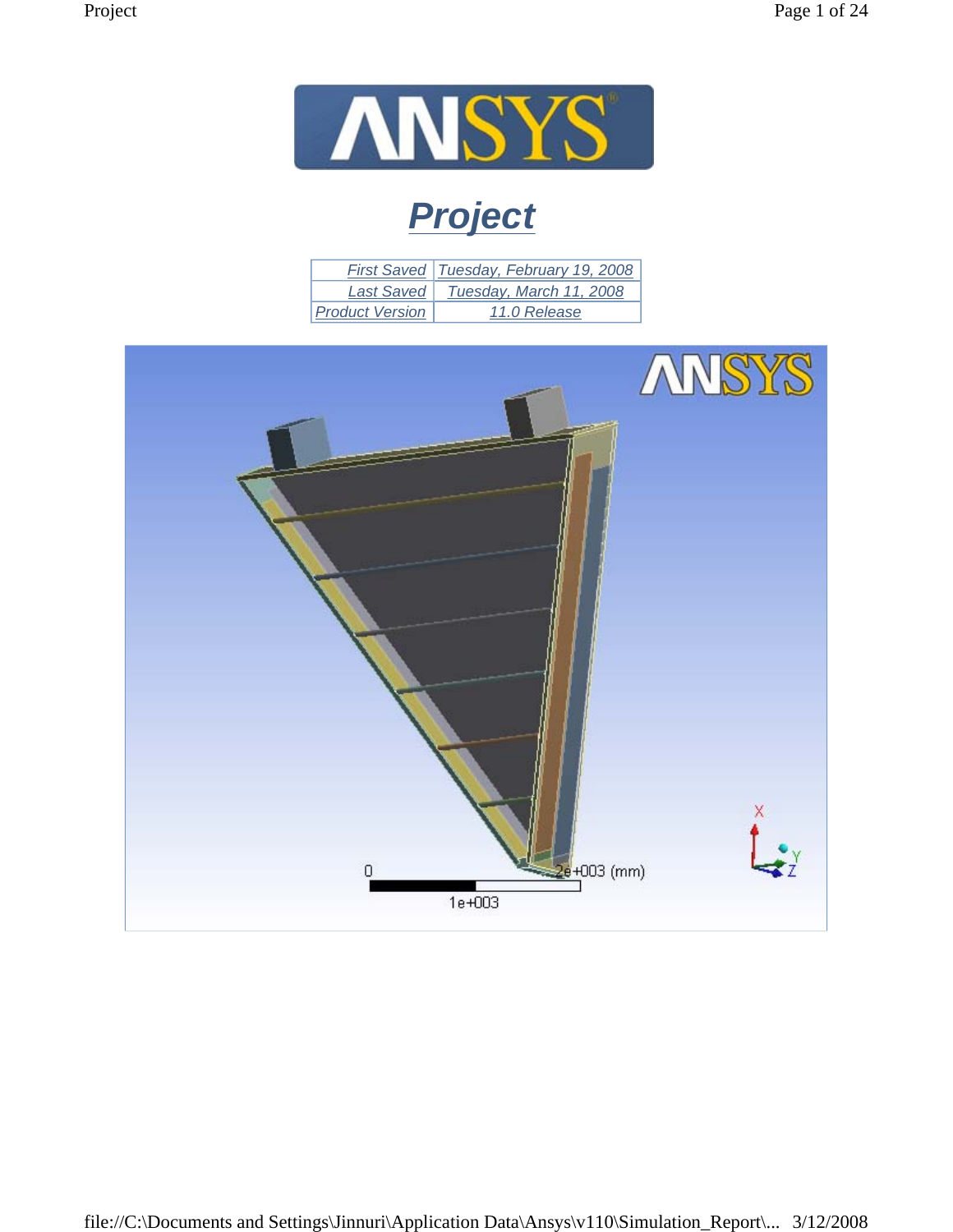# *Contents*

- $\bullet$  Model
	- o Geometry
		- **Parts**
	- $\circ$  Connections
		- Contact Regions
	- { Mesh
		- Patch Independent
	- { Named Selections
	- { **Static Structural**
		- Analysis Settings
		- **Loads**
		- **Solution** 
			- **Solution Information**
			- **Results**
- **Material Data** 
	- o Polyurethane
	- o Carbon Fiber
	- { Hexcel sheet
	- o Structural Steel

# **Units**

#### **TABLE 1**

|                     | Unit System   Metric (mm, kg, N, °C, s, mV, mA) |
|---------------------|-------------------------------------------------|
| Angle               | Degrees                                         |
| Rotational Velocity | rad/s                                           |

## **Model**

## *Geometry*

| <b>TABLE 2</b><br><b>Model &gt; Geometry</b> |                                                                    |  |  |  |
|----------------------------------------------|--------------------------------------------------------------------|--|--|--|
| <b>Object Name</b>                           | Geometry                                                           |  |  |  |
| <b>State</b>                                 | <b>Fully Defined</b>                                               |  |  |  |
|                                              | <b>Definition</b>                                                  |  |  |  |
| Source                                       | C:\Documents and Settings\Jinnuri\Desktop\wb\all axis\allaxis.agdb |  |  |  |
| <b>Type</b>                                  | DesignModeler                                                      |  |  |  |
| Length Unit                                  | <b>Millimeters</b>                                                 |  |  |  |
| <b>Element Control</b>                       | Program Controlled                                                 |  |  |  |
| Display Style                                | Part Color                                                         |  |  |  |
|                                              | <b>Bounding Box</b>                                                |  |  |  |
| Length X                                     | 4241.3 mm                                                          |  |  |  |
| Length Y                                     | 4560.2 mm                                                          |  |  |  |
| Length Z                                     | 2675. mm                                                           |  |  |  |
|                                              | <b>Properties</b>                                                  |  |  |  |
| Volume                                       | $9.3496e+008$ mm <sup>3</sup>                                      |  |  |  |
|                                              |                                                                    |  |  |  |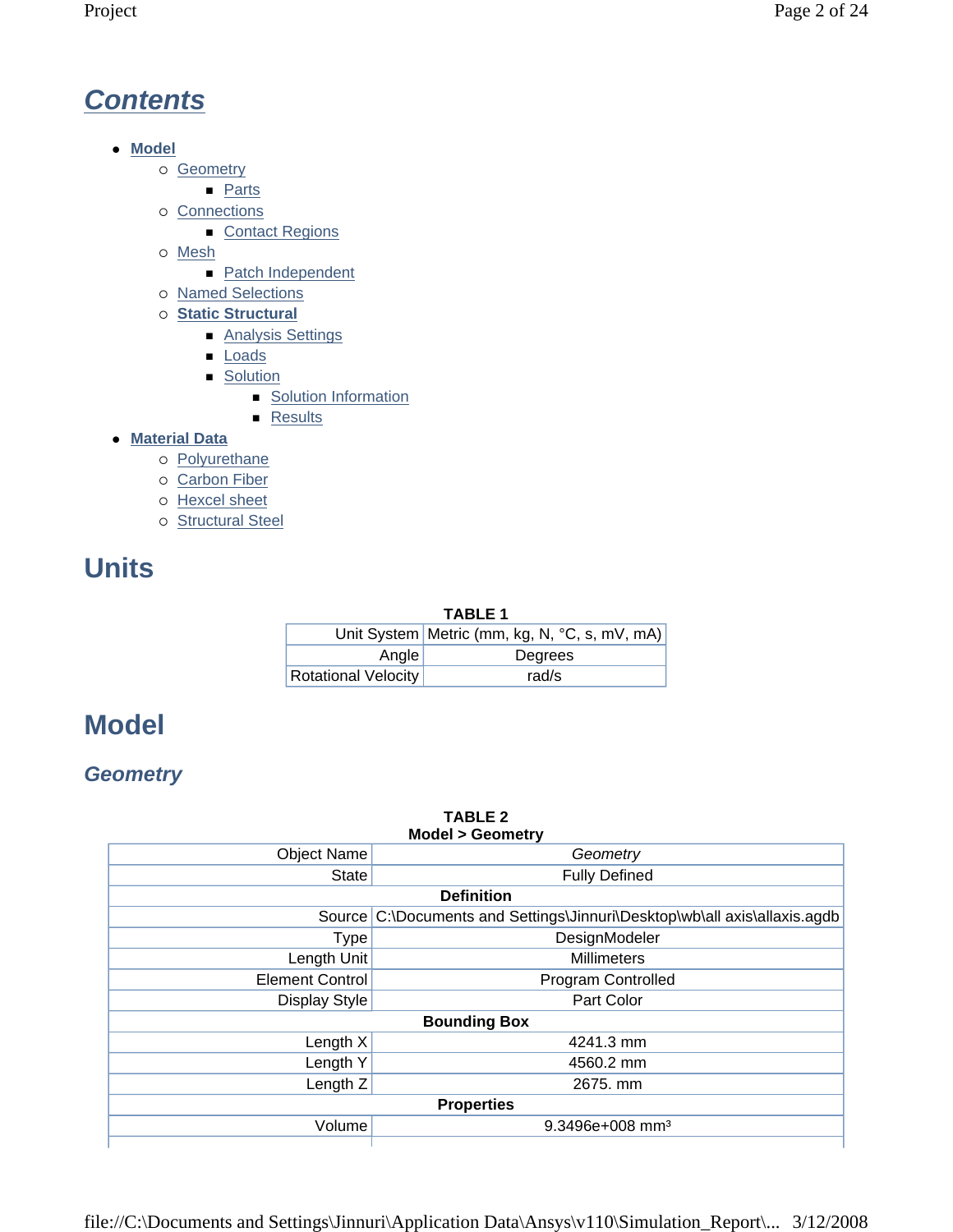| Mass                                     | 140.56 kg          |  |  |  |  |
|------------------------------------------|--------------------|--|--|--|--|
|                                          | <b>Statistics</b>  |  |  |  |  |
| <b>Bodies</b>                            | 23                 |  |  |  |  |
| <b>Active Bodies</b>                     | 22                 |  |  |  |  |
| Nodes                                    | 137810             |  |  |  |  |
| Elements                                 | 169187             |  |  |  |  |
|                                          | <b>Preferences</b> |  |  |  |  |
| <b>Import Solid Bodies</b>               | Yes                |  |  |  |  |
| <b>Import Surface Bodies</b>             | Yes                |  |  |  |  |
| Import Line Bodies                       | Yes                |  |  |  |  |
| <b>Parameter Processing</b>              | Yes                |  |  |  |  |
| Personal Parameter Key                   | DS                 |  |  |  |  |
| <b>CAD Attribute Transfer</b>            | No                 |  |  |  |  |
| <b>Named Selection Processing</b>        | No                 |  |  |  |  |
| <b>Material Properties Transfer</b>      | No                 |  |  |  |  |
| <b>CAD Associativity</b>                 | Yes                |  |  |  |  |
| <b>Import Coordinate Systems</b>         | No                 |  |  |  |  |
| <b>Reader Save Part File</b>             | No                 |  |  |  |  |
| Import Using Instances                   | Yes                |  |  |  |  |
| Do Smart Update                          | No                 |  |  |  |  |
| Attach File Via Temp File                | No                 |  |  |  |  |
| Analysis Type                            | $3-D$              |  |  |  |  |
| <b>Mixed Import Resolution</b>           | None               |  |  |  |  |
| <b>Enclosure and Symmetry Processing</b> | Yes                |  |  |  |  |

**TABLE 3 Model > Geometry > Parts** 

|                               | $m$ odel $\geq$ oeometry $\geq$ rando |                                   |                                |                       |                                |  |
|-------------------------------|---------------------------------------|-----------------------------------|--------------------------------|-----------------------|--------------------------------|--|
| <b>Object Name</b>            | nose plate                            | end plate (1)<br>1 <sub>of3</sub> | endplate $(2)1$ of             | endplate $(1)$ 2 of 3 | endplate $(1)3$ of<br>3        |  |
| <b>State</b>                  |                                       |                                   | Meshed                         |                       |                                |  |
|                               | <b>Graphics Properties</b>            |                                   |                                |                       |                                |  |
| Visible                       |                                       |                                   | Yes                            |                       |                                |  |
| Transparency                  |                                       |                                   |                                |                       |                                |  |
|                               |                                       | <b>Definition</b>                 |                                |                       |                                |  |
| Suppressed                    |                                       |                                   | No                             |                       |                                |  |
| Material                      |                                       |                                   | Polyurethane                   |                       |                                |  |
| <b>Stiffness Behavior</b>     |                                       |                                   | Flexible                       |                       |                                |  |
| Nonlinear Material<br>Effects |                                       |                                   | Yes                            |                       |                                |  |
|                               |                                       | <b>Bounding Box</b>               |                                |                       |                                |  |
| Length $X$                    | 102.03 mm                             |                                   | 221.42 mm                      | 3819.7 mm             | 184.3 mm                       |  |
| Length Y                      | 180.6 mm                              |                                   | 160.89 mm                      | 2238.4 mm             | 139.46 mm                      |  |
| Length Z                      |                                       | 581.2 mm                          |                                | 2414.9 mm             | 233.38 mm                      |  |
|                               |                                       | <b>Properties</b>                 |                                |                       |                                |  |
| Volume                        | 7.6673e+006<br>mm <sup>3</sup>        | 2.4963e+006<br>mm <sup>3</sup>    | 3.7036e+006<br>mm <sup>3</sup> |                       | 1.2073e+006<br>mm <sup>3</sup> |  |
| Mass                          | 1.8401 kg                             | 0.59912 kg                        | 0.88887 kg                     | 8.8418 kg             | 0.28975 kg                     |  |
| Centroid X                    | 46.019 mm                             | 91.538 mm                         | 108.97 mm                      | 2247.1 mm             | 145.03 mm                      |  |
| <b>Centroid Y</b>             | 8.0978e-016<br>mm                     | 92.546 mm                         | $-102.61$ mm                   | 1337.1 mm             | 123.43 mm                      |  |
| Centroid Z                    | 288.77 mm                             | 346.17 mm                         | 352.87 mm                      | -890.99 mm            | 366.72 mm                      |  |
|                               |                                       |                                   |                                |                       |                                |  |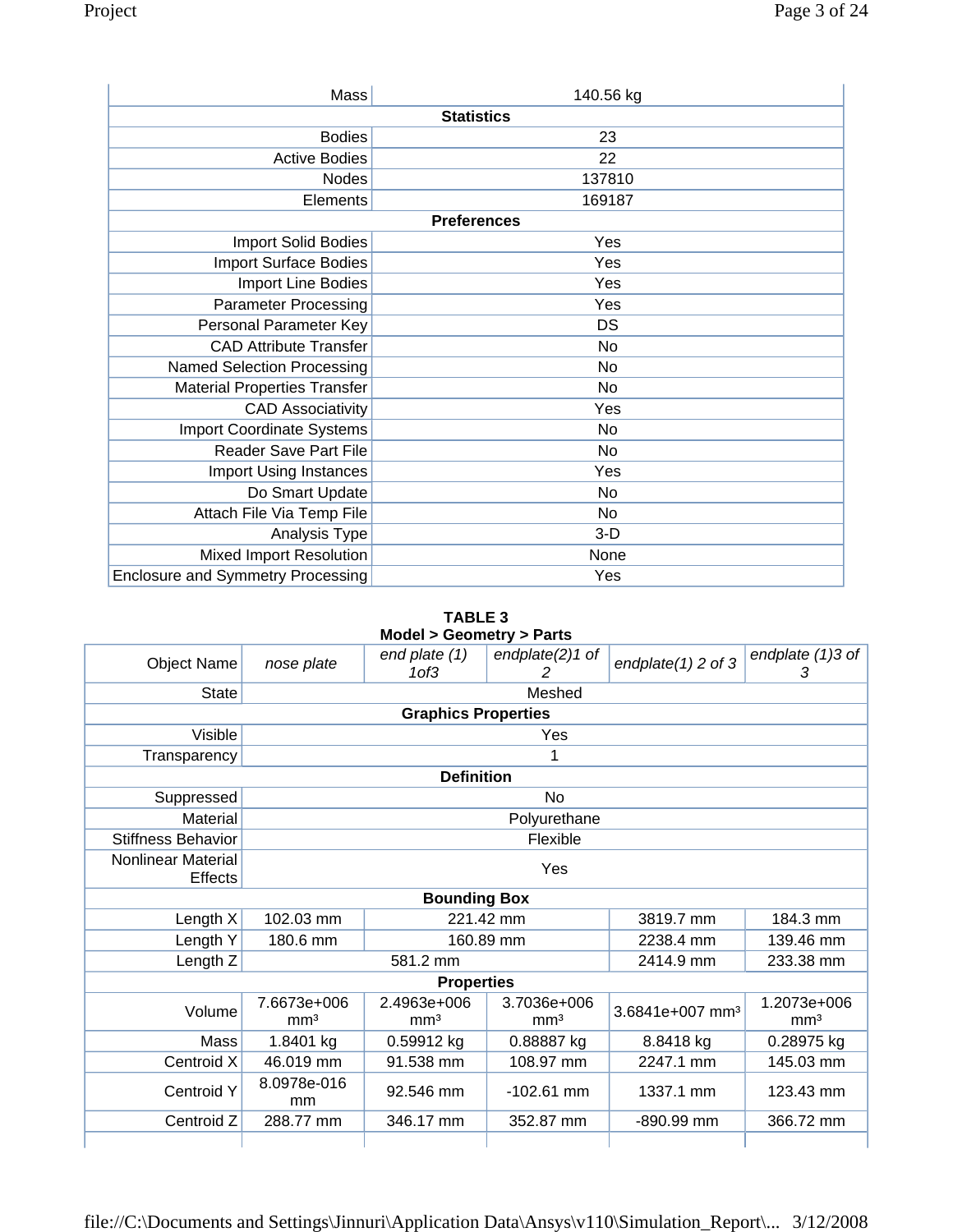| Moment of Inertia Ip1 | 54197 kg mm <sup>2</sup>  | 13573 kg·mm <sup>2</sup> | 14824 kg·mm <sup>2</sup>  | 3.3883e+005<br>$kg\cdot$ mm <sup>2</sup> | 1152.9 kg $\cdot$ mm <sup>2</sup> |
|-----------------------|---------------------------|--------------------------|---------------------------|------------------------------------------|-----------------------------------|
| Moment of Inertia Ip2 | 52807 kg·mm <sup>2</sup>  | 14538 kg·mm <sup>2</sup> | 16681 kg·mm <sup>2</sup>  | 2.0698e+007<br>$kg\cdot$ mm <sup>2</sup> | 1315.2 kg $\cdot$ mm <sup>2</sup> |
| Moment of Inertia Ip3 | 4657.9 kg mm <sup>2</sup> | 1293. kg mm <sup>2</sup> | 2342.5 kg mm <sup>2</sup> | 2.0364e+007<br>$kg\cdot$ mm <sup>2</sup> | 320.6 kg mm <sup>2</sup>          |
| <b>Statistics</b>     |                           |                          |                           |                                          |                                   |
| <b>Nodes</b>          | 378                       | 151                      | 125                       | 5821                                     | 93                                |
| <b>Elements</b>       | 1368                      | 407                      | 352                       | 17624                                    | 253                               |

#### **TABLE 4 Model > Geometry > Parts**

| <b>Object Name</b>                   | end plate 1 hole<br>area non target<br>end | end plate 1 hole<br>area target end 1 | end plate 1 hole<br>area target end2 | endplate(2) 2<br>of 2              | end plate 2 hole<br>area target end |
|--------------------------------------|--------------------------------------------|---------------------------------------|--------------------------------------|------------------------------------|-------------------------------------|
| <b>State</b>                         |                                            |                                       | Meshed                               |                                    |                                     |
|                                      |                                            | <b>Graphics Properties</b>            |                                      |                                    |                                     |
| Visible                              |                                            |                                       | Yes                                  |                                    |                                     |
| Transparency                         |                                            |                                       | 1                                    |                                    |                                     |
|                                      |                                            | <b>Definition</b>                     |                                      |                                    |                                     |
| Suppressed                           |                                            |                                       | <b>No</b>                            |                                    |                                     |
| Material                             |                                            |                                       | Polyurethane                         |                                    |                                     |
| <b>Stiffness</b><br>Behavior         |                                            |                                       | Flexible                             |                                    |                                     |
| Nonlinear<br><b>Material Effects</b> |                                            |                                       | Yes                                  |                                    |                                     |
|                                      |                                            | <b>Bounding Box</b>                   |                                      |                                    |                                     |
| Length X                             | 3363.1 mm                                  | 184.3 mm                              | 3441.6 mm                            | 3819.7 mm                          | 3441.6 mm                           |
| Length Y                             | 1974.7 mm                                  | 139.46 mm                             | 2020. mm                             | 2238.4 mm                          | 2020. mm                            |
| Length Z                             | 1945. mm                                   | 233.38 mm                             | 1987.3 mm                            | 2414.9 mm                          | 1987.3 mm                           |
|                                      |                                            | <b>Properties</b>                     |                                      |                                    |                                     |
| Volume                               | 5.0102e+007 mm <sup>3</sup>                | 1.2073e+006 mm <sup>3</sup>           | 5.131e+007 mm <sup>3</sup>           | 3.4426e+007<br>mm <sup>3</sup>     | 5.131e+007 mm <sup>3</sup>          |
| Mass                                 | 12.025 kg                                  | 0.28975 kg                            | 12.314 kg                            | 8.2623 kg                          | 12.314 kg                           |
| Centroid X                           | 1812.9 mm                                  | 137.19 mm                             | 1844.3 mm                            | 2274.8 mm                          | 1765.8 mm                           |
| Centroid Y                           | 1086.4 mm                                  | 118.9 mm                              | 1104.5 mm                            | $-1353.$ mm                        | $-1059.2$ mm                        |
| Centroid Z                           | $-531.35$ mm                               | 110.68 mm                             | $-808.51$ mm                         | $-914.74$ mm                       | -766.25 mm                          |
| Moment of<br>Inertia Ip1             | 47846 kg·mm <sup>2</sup>                   | 1152.9 kg mm <sup>2</sup>             | 48999 kg·mm <sup>2</sup>             | 3.3023e+005<br>kg·mm <sup>2</sup>  | 48999 kg·mm <sup>2</sup>            |
| Moment of<br>Inertia Ip2             | 1.7302e+007<br>kg·mm <sup>2</sup>          | 1315.2 kg·mm <sup>2</sup>             | 1.8581e+007<br>kg·mm <sup>2</sup>    | $1.8e + 007$<br>kg·mm <sup>2</sup> | 1.8581e+007<br>kg·mm <sup>2</sup>   |
| Moment of<br>Inertia Ip3             | 1.7261e+007<br>kg·mm <sup>2</sup>          | 320.6 kg·mm <sup>2</sup>              | 1.8539e+007<br>kg·mm <sup>2</sup>    | 1.7674e+007<br>kg·mm <sup>2</sup>  | 1.8539e+007<br>kg·mm <sup>2</sup>   |
|                                      |                                            | <b>Statistics</b>                     |                                      |                                    |                                     |
| <b>Nodes</b>                         | 871                                        | 275                                   | 902                                  | 5853                               | 896                                 |
| Elements                             | 2337                                       | 36                                    | 2424                                 | 17702                              | 2400                                |

| <b>TABLE 5</b><br>Model > Geometry > Parts |                                        |            |      |      |      |
|--------------------------------------------|----------------------------------------|------------|------|------|------|
| Object Name                                | endplate 2 hole area<br>non target end | back plate | rod4 | rod5 | rod1 |
| State                                      | Meshed                                 |            |      |      |      |
| <b>Graphics Properties</b>                 |                                        |            |      |      |      |
|                                            |                                        |            |      |      |      |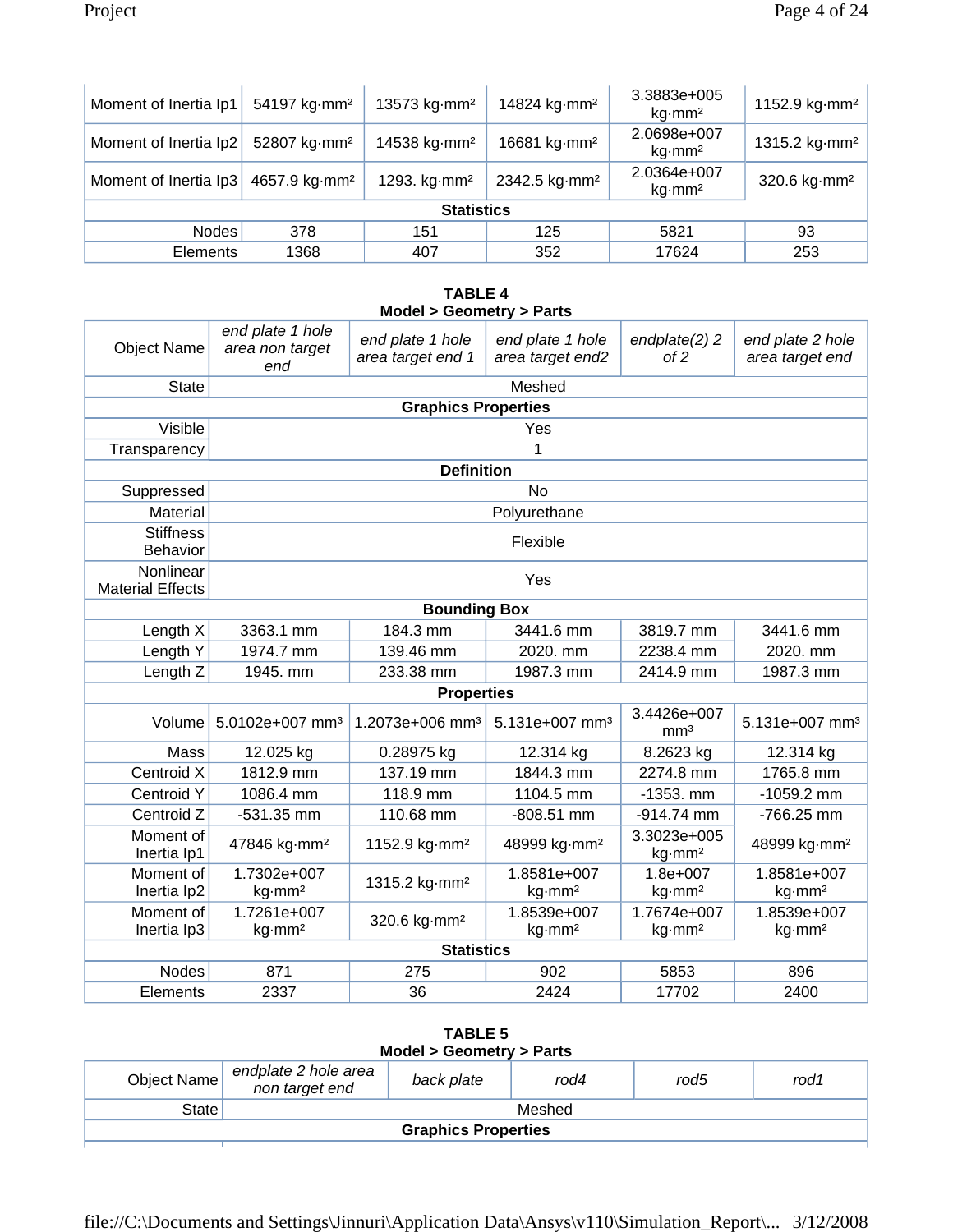| Visible                              | Yes                            |                                                                                                                                            |                                   |                                  |                                |  |
|--------------------------------------|--------------------------------|--------------------------------------------------------------------------------------------------------------------------------------------|-----------------------------------|----------------------------------|--------------------------------|--|
| Transparency                         |                                |                                                                                                                                            | 1                                 |                                  |                                |  |
|                                      | <b>Definition</b>              |                                                                                                                                            |                                   |                                  |                                |  |
| Suppressed                           |                                |                                                                                                                                            | <b>No</b>                         |                                  |                                |  |
| Material                             | Polyurethane                   |                                                                                                                                            |                                   | <b>Carbon Fiber</b>              |                                |  |
| <b>Stiffness Behavior</b>            |                                |                                                                                                                                            | Flexible                          |                                  |                                |  |
| <b>Nonlinear Material</b><br>Effects |                                |                                                                                                                                            | Yes                               |                                  |                                |  |
|                                      |                                | <b>Bounding Box</b>                                                                                                                        |                                   |                                  |                                |  |
| Length X                             | 3520.1 mm                      | 238.63 mm                                                                                                                                  |                                   | 50.8 mm                          |                                |  |
| Length Y                             | 2065.4 mm                      | 4557.2 mm                                                                                                                                  | 2558. mm                          | 3167.6 mm                        | 729.16 mm                      |  |
| Length <sub>Z</sub>                  | 2029.5 mm                      | 493.29 mm                                                                                                                                  |                                   | 50.8 mm                          |                                |  |
|                                      |                                | <b>Properties</b>                                                                                                                          |                                   |                                  |                                |  |
| Volume                               | 5.2517e+007 mm <sup>3</sup>    | 1.1556e+008<br>mm <sup>3</sup>                                                                                                             | 4.9963e+005<br>mm <sup>3</sup>    | 6.2009e+005<br>mm <sup>3</sup>   | 1.3828e+005<br>mm <sup>3</sup> |  |
| Mass                                 | 12.604 kg                      | 27.734 kg                                                                                                                                  | 0.28979 kg                        | 0.35965 kg                       | 8.0201e-002<br>kg              |  |
| Centroid X                           | 1891.4 mm                      | 3726.9 mm                                                                                                                                  | 2178.5 mm                         | 2706.4 mm                        | 595.07 mm                      |  |
| <b>Centroid Y</b>                    | $-1131.7$ mm                   | 0.19075 mm                                                                                                                                 | $-6.2893e-010$<br>mm              | 9.3264e-009<br>mm                | 1.3118e-010<br>mm              |  |
| Centroid Z                           | $-573.61$ mm                   | $-1695.4$ mm                                                                                                                               | $-1126.3$ mm                      | $-1411.4$ mm                     | $-271.02$ mm                   |  |
| Moment of Inertia<br>lp1             | 50152 kg·mm <sup>2</sup>       | 4.6347e+007<br>1.5274e+005<br>2.919e+005<br>3267.4 kg·mm <sup>2</sup><br>kg·mm <sup>2</sup><br>$kg\cdot mm^2$<br>$kg\cdot$ mm <sup>2</sup> |                                   |                                  |                                |  |
| Moment of Inertia<br>lp <sub>2</sub> | 1.9922e+007 kg·mm <sup>2</sup> | 6.1048e+005<br>kg·mm <sup>2</sup>                                                                                                          | 173.72 kg·mm <sup>2</sup>         | 215.61 kg·mm <sup>2</sup>        | 48.061 kg·mm <sup>2</sup>      |  |
| Moment of Inertia<br>lp3             | 1.9879e+007 kg·mm <sup>2</sup> | 4.5748e+007<br>kg·mm <sup>2</sup>                                                                                                          | 1.5274e+005<br>kg·mm <sup>2</sup> | 2.919e+005<br>kg·mm <sup>2</sup> | 3267.5 kg·mm <sup>2</sup>      |  |
|                                      |                                | <b>Statistics</b>                                                                                                                          |                                   |                                  |                                |  |
| <b>Nodes</b>                         | 850                            | 7520                                                                                                                                       | 15096                             | 13070                            | 17902                          |  |
| Elements                             | 2222                           | 30167                                                                                                                                      | 2148                              | 1860                             | 2626                           |  |

#### **TABLE 6 Model > Geometry > Parts**

| <b>Object Name</b>                   | rod <sub>2</sub>               | rod3                           | rod6                           | hexcel                         | mylar                          |  |
|--------------------------------------|--------------------------------|--------------------------------|--------------------------------|--------------------------------|--------------------------------|--|
| <b>State</b>                         |                                |                                | Meshed                         |                                | Suppressed                     |  |
| <b>Graphics Properties</b>           |                                |                                |                                |                                |                                |  |
| Visible                              |                                |                                | Yes                            |                                | No                             |  |
| Transparency                         |                                |                                |                                |                                |                                |  |
|                                      |                                | <b>Definition</b>              |                                |                                |                                |  |
| Suppressed                           |                                |                                | No.                            |                                | Yes                            |  |
| Material                             |                                | <b>Carbon Fiber</b>            |                                | Hexcel sheet                   | <b>Structural Steel</b>        |  |
| <b>Stiffness Behavior</b>            |                                | Flexible                       |                                |                                |                                |  |
| Nonlinear Material<br><b>Effects</b> |                                | Yes                            |                                |                                |                                |  |
|                                      |                                |                                | <b>Bounding Box</b>            |                                |                                |  |
| Length $X$                           |                                | 50.8 mm                        |                                | 3831.1 mm                      | 3549.1 mm                      |  |
| Length Y                             | 1338.8 mm                      | 1948.4 mm                      | 3777.2 mm                      | 4559.1 mm                      | 4202.6 mm                      |  |
| Length Z                             |                                | 2084.1 mm<br>50.8 mm           |                                |                                |                                |  |
| <b>Properties</b>                    |                                |                                |                                |                                |                                |  |
| Volume                               | 2.5873e+005<br>mm <sup>3</sup> | 3.7918e+005<br>mm <sup>3</sup> | 7.4054e+005<br>mm <sup>3</sup> | 4.0121e+008<br>mm <sup>3</sup> | 2.2063e+005<br>mm <sup>3</sup> |  |
| Mass                                 | 0.15006 kg                     | 0.21993 kg                     | 0.42951 kg                     | 11.568 kg                      | 1.7319 kg                      |  |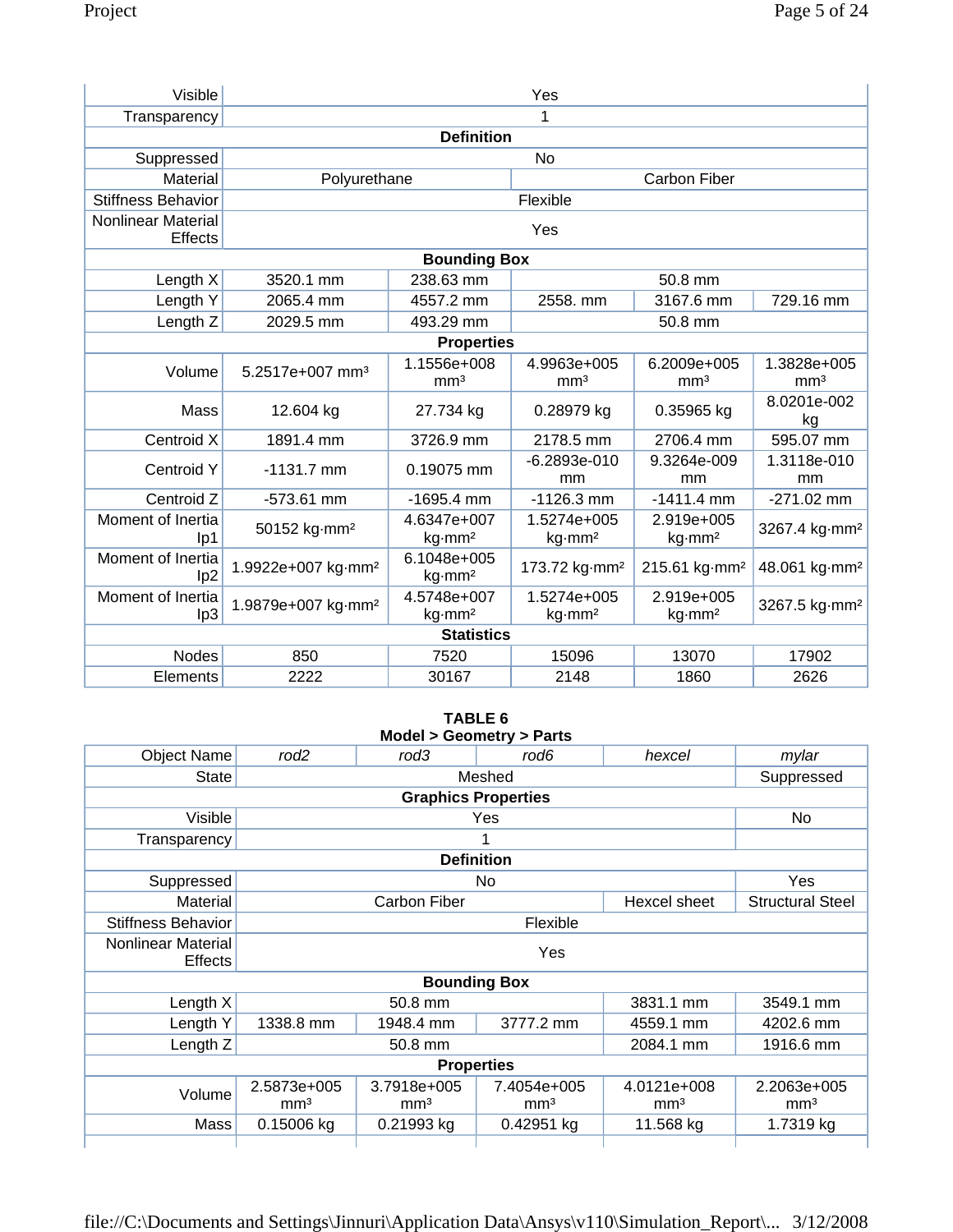| Centroid X                           | 1122.8 mm                 | 1650.6 mm                 | 3234.3 mm                               | 2514.6 mm                                | 2415.9 mm                                |  |
|--------------------------------------|---------------------------|---------------------------|-----------------------------------------|------------------------------------------|------------------------------------------|--|
| Centroid Y                           | $-4.3959e-010$<br>mm      | $-2.412e-009$<br>mm.      | 1.355e-008 mm                           | $-0.90675$ mm                            | 8.2964e-009 mm                           |  |
| Centroid Z                           | $-556.12$ mm              | $-841.22$ mm              | $-1696.5$ mm                            | $-776.52$ mm                             | $-1225.1$ mm                             |  |
| Moment of Inertia<br>lp1             | 21253 kg·mm <sup>2</sup>  | 66800 kg·mm <sup>2</sup>  | 4.971e+005<br>$kg\cdot$ mm <sup>2</sup> | 1.0036e+007<br>kq·mm <sup>2</sup>        | 1.2718e+006<br>kq·mm <sup>2</sup>        |  |
| Moment of Inertia<br>lp <sub>2</sub> | 89.952 kg·mm <sup>2</sup> | 131.84 kg mm <sup>2</sup> | 257.48 kg·mm <sup>2</sup>               | 1.2923e+007<br>$kg\cdot$ mm <sup>2</sup> | 1.6364e+006<br>$kg\cdot$ mm <sup>2</sup> |  |
| Moment of Inertia<br>lp3             | 21253 kg·mm <sup>2</sup>  | 66800 kg·mm <sup>2</sup>  | 4.971e+005<br>$kg\cdot$ mm <sup>2</sup> | 2.2956e+007<br>kq·mm <sup>2</sup>        | 2.9081e+006<br>$kg\cdot$ mm <sup>2</sup> |  |
| <b>Statistics</b>                    |                           |                           |                                         |                                          |                                          |  |
| <b>Nodes</b>                         | 13856                     | 15554                     | 15590                                   | 22570                                    | 0                                        |  |
| <b>Elements</b>                      | 1968                      | 2212                      | 2220                                    | 77604                                    | 0                                        |  |

| <b>TABLE 7</b><br><b>Model &gt; Geometry &gt; Parts</b> |                                                              |                                                              |                       |  |  |  |
|---------------------------------------------------------|--------------------------------------------------------------|--------------------------------------------------------------|-----------------------|--|--|--|
|                                                         | Object Name top hinge area1                                  | top hinge area2<br>ball joint                                |                       |  |  |  |
| <b>State</b>                                            |                                                              | Meshed                                                       |                       |  |  |  |
|                                                         | <b>Graphics Properties</b>                                   |                                                              |                       |  |  |  |
| Visible                                                 |                                                              | Yes                                                          |                       |  |  |  |
| Transparency                                            |                                                              | 1                                                            |                       |  |  |  |
|                                                         | <b>Definition</b>                                            |                                                              |                       |  |  |  |
| Suppressed                                              |                                                              | <b>No</b>                                                    |                       |  |  |  |
| Material                                                |                                                              | Polyurethane                                                 |                       |  |  |  |
| <b>Stiffness Behavior</b>                               |                                                              | Flexible                                                     |                       |  |  |  |
| Nonlinear Material Effects                              | Yes                                                          |                                                              |                       |  |  |  |
|                                                         | <b>Bounding Box</b>                                          |                                                              |                       |  |  |  |
| Length X                                                |                                                              | 562.43 mm                                                    | 25. mm                |  |  |  |
| Length Y                                                | 300. mm                                                      |                                                              | 39.658 mm             |  |  |  |
| Length Z                                                |                                                              | 624.05 mm                                                    | 39.658 mm             |  |  |  |
|                                                         | <b>Properties</b>                                            |                                                              |                       |  |  |  |
| Volume                                                  |                                                              | 6.1378e+007 mm <sup>3</sup>                                  | 11971 mm <sup>3</sup> |  |  |  |
| Mass                                                    |                                                              | 14.731 kg                                                    | 2.8731e-003 kg        |  |  |  |
| Centroid X                                              |                                                              | 3935.1 mm                                                    | $-7.2354$ mm          |  |  |  |
| Centroid Y                                              | 1519.7 mm                                                    | $-1517.9$ mm                                                 | 1.7419e-015 mm        |  |  |  |
| Centroid Z                                              |                                                              | $-1781.8$ mm                                                 | 290.6 mm              |  |  |  |
| Moment of Inertia Ip1                                   | 4.3163e+005 kg·mm <sup>2</sup><br>0.33261 kg·mm <sup>2</sup> |                                                              |                       |  |  |  |
| Moment of Inertia Ip2                                   |                                                              | 5.1756e+005 kg·mm <sup>2</sup><br>0.25283 kg·mm <sup>2</sup> |                       |  |  |  |
| Moment of Inertia Ip3                                   | 3.0689e+005 kg·mm <sup>2</sup><br>0.25283 kg·mm <sup>2</sup> |                                                              |                       |  |  |  |
|                                                         | <b>Statistics</b>                                            |                                                              |                       |  |  |  |
| <b>Nodes</b>                                            | 163                                                          | 162                                                          | 112                   |  |  |  |
| Elements                                                | 626                                                          | 619                                                          | 12                    |  |  |  |

## *Connections*

| <b>TABLE 8</b><br><b>Model &gt; Connections</b> |                       |  |  |
|-------------------------------------------------|-----------------------|--|--|
| Object Name Connections                         |                       |  |  |
|                                                 | State   Fully Defined |  |  |
| <b>Auto Detection</b>                           |                       |  |  |
| Generate Contact On Update                      | Yes                   |  |  |
|                                                 |                       |  |  |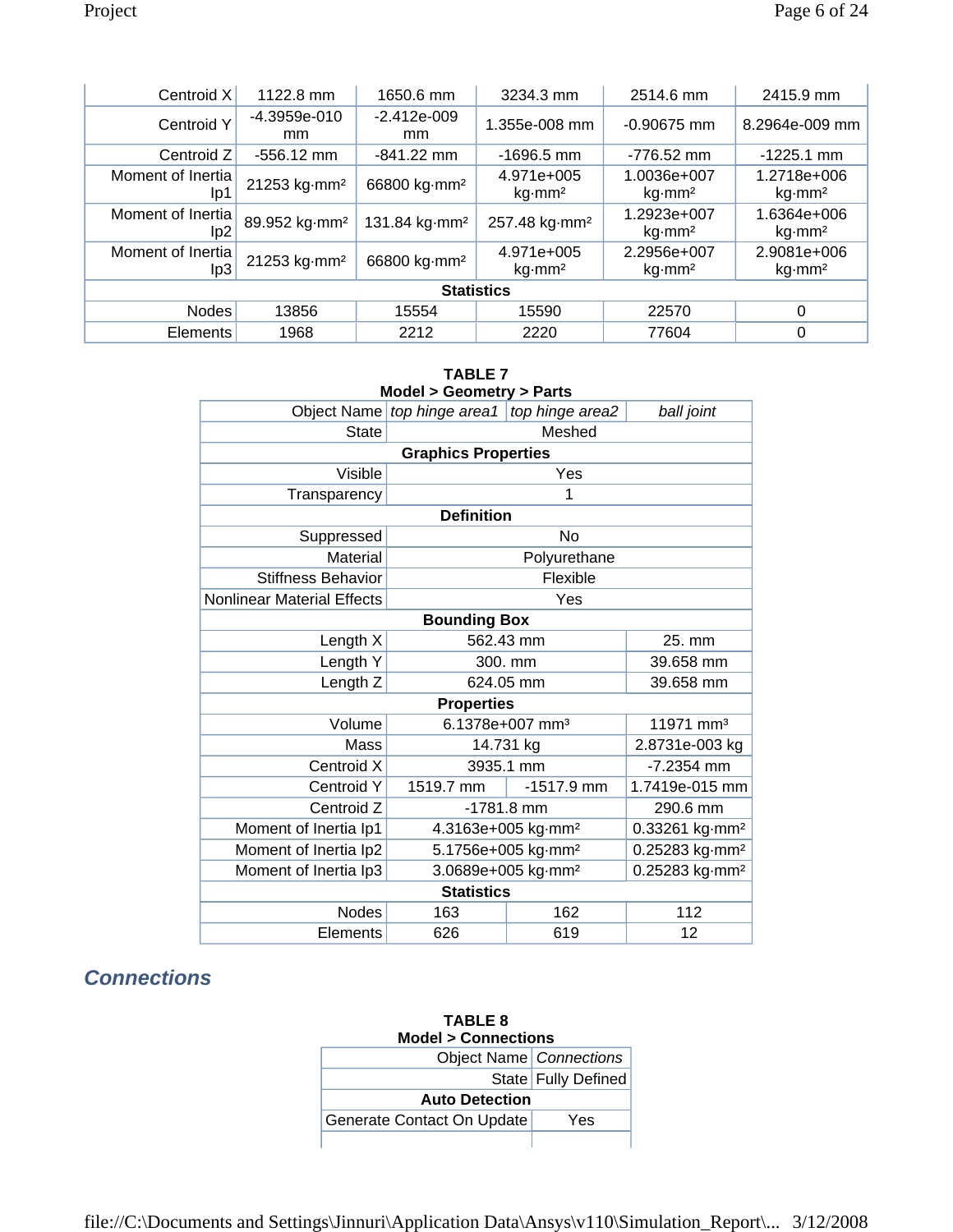| <b>Tolerance Type</b>   | Slider             |
|-------------------------|--------------------|
| <b>Tolerance Slider</b> | 0.                 |
| <b>Tolerance Value</b>  | 16.945 mm          |
| Face/Face               | Yes                |
| Face/Edge               | Yes                |
| Edge/Edge               | Yes                |
| Priority                | <b>Include All</b> |
| Same Body Grouping      | Yes                |
| Revolute Joints         | Yes                |
| <b>Fixed Joints</b>     | Yes                |
| <b>Transparency</b>     |                    |
| Enabled                 | Yes                |

#### **TABLE 9**

|  | <b>Model &gt; Connections &gt; Contact Regions</b> |  |  |
|--|----------------------------------------------------|--|--|
|--|----------------------------------------------------|--|--|

|                            | Bonded - nose      | Bonded - nose                      | Bonded - nose             | Bonded - end plate (1)                | Bonded - end plate |
|----------------------------|--------------------|------------------------------------|---------------------------|---------------------------------------|--------------------|
| <b>Object Name</b>         | plate To ball      | plate To end                       | plate To                  | 1of3 To end plate 1                   | $(1)$ 1 of $3$ To  |
|                            | joint              | plate $(1)$                        | endplate $(2)1$ of        | hole area target end                  | endplate (1)3 of   |
| <b>State</b>               |                    |                                    | <b>Fully Defined</b>      |                                       |                    |
|                            |                    |                                    | <b>Scope</b>              |                                       |                    |
| Scoping<br>Method          |                    |                                    | <b>Geometry Selection</b> |                                       |                    |
| Contact                    |                    |                                    | 1 Face                    |                                       |                    |
| Target                     |                    |                                    | 1 Face                    |                                       |                    |
| <b>Contact Bodies</b>      |                    | nose plate                         |                           | end plate (1) 1of3                    |                    |
| <b>Target Bodies</b>       | ball joint         | end plate (1)<br>1 <sub>of</sub> 3 | endplate(2)1 of 2         | end plate 1 hole area<br>target end 1 | endplate (1)3 of 3 |
|                            |                    |                                    | <b>Definition</b>         |                                       |                    |
| <b>Type</b>                |                    |                                    | <b>Bonded</b>             |                                       |                    |
| Scope Mode                 |                    |                                    | Manual                    |                                       |                    |
| <b>Behavior</b>            |                    |                                    | Symmetric                 |                                       |                    |
| Suppressed                 |                    |                                    | <b>No</b>                 |                                       |                    |
|                            |                    |                                    | <b>Advanced</b>           |                                       |                    |
| Formulation                |                    |                                    | <b>Pure Penalty</b>       |                                       |                    |
| Normal<br><b>Stiffness</b> | Program Controlled |                                    |                           |                                       |                    |
| Update<br><b>Stiffness</b> |                    |                                    | Never                     |                                       |                    |
| Thermal<br>Conductance     |                    | Program Controlled                 |                           |                                       |                    |
| Pinball Region             | Program Controlled |                                    |                           |                                       |                    |

#### **TABLE 10 Model > Connections > Contact Regions**

|                   | Bonded - end<br>Object Name <i>plate (1)</i> 1of3 To<br>endplate $(1)$ 2 of | Bonded - end<br>plate (1) 1of3<br>To endplate(1)<br>$2$ of $2$ | Bonded - end plate<br>1 hole area target<br>end 1 To end plate 1<br>hole area target<br>end <sub>2</sub> | Bonded - endplate<br>$(1)3$ of 3 To end<br>plate 1 hole area<br>non target end | Bonded - endplate<br>$(1)$ 2 of 3 To end<br>plate 1 hole area<br>target end2 |
|-------------------|-----------------------------------------------------------------------------|----------------------------------------------------------------|----------------------------------------------------------------------------------------------------------|--------------------------------------------------------------------------------|------------------------------------------------------------------------------|
| State             | <b>Fully Defined</b>                                                        |                                                                |                                                                                                          |                                                                                |                                                                              |
|                   | <b>Scope</b>                                                                |                                                                |                                                                                                          |                                                                                |                                                                              |
| Scoping<br>Method | <b>Geometry Selection</b>                                                   |                                                                |                                                                                                          |                                                                                |                                                                              |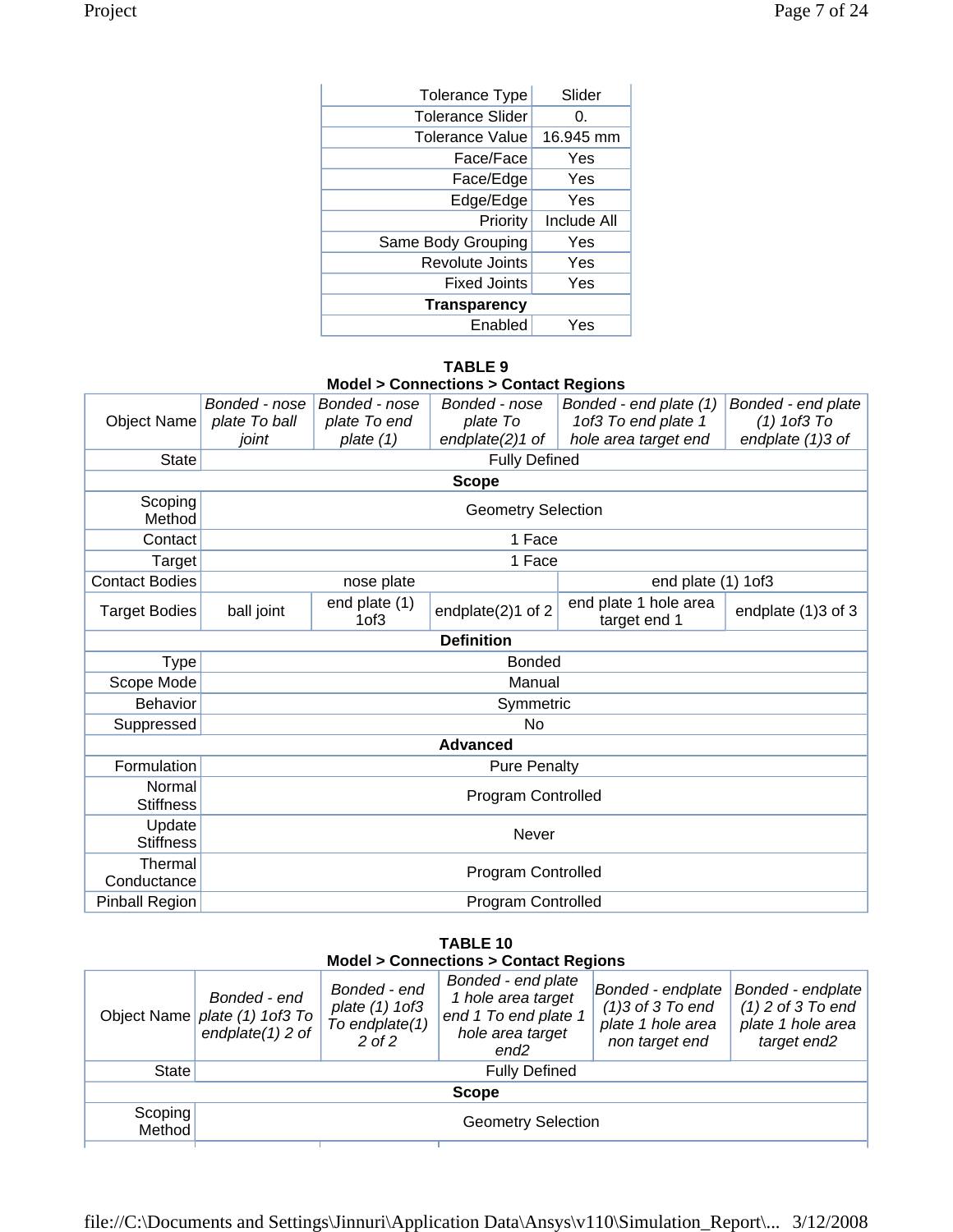| Contact                    | 2 Faces               | 1 Edge             | 1 Face                                |                                            |                                      |  |
|----------------------------|-----------------------|--------------------|---------------------------------------|--------------------------------------------|--------------------------------------|--|
| Target                     | 2 Faces               | 1 Edge             |                                       | 1 Face                                     |                                      |  |
| Contact<br><b>Bodies</b>   | end plate (1) 1of3    |                    | end plate 1 hole<br>area target end 1 | endplate (1)3 of 3                         | endplate $(1)$ 2 of 3                |  |
| <b>Target Bodies</b>       | endplate $(1)$ 2 of 3 |                    | end plate 1 hole<br>area target end2  | end plate 1 hole<br>area non target<br>end | end plate 1 hole<br>area target end2 |  |
|                            |                       |                    | <b>Definition</b>                     |                                            |                                      |  |
| <b>Type</b>                |                       |                    | <b>Bonded</b>                         |                                            |                                      |  |
| Scope Mode                 |                       |                    | Manual                                |                                            |                                      |  |
| <b>Behavior</b>            | Symmetric             |                    |                                       | Symmetric                                  |                                      |  |
| Suppressed                 |                       |                    | <b>No</b>                             |                                            |                                      |  |
|                            |                       |                    | <b>Advanced</b>                       |                                            |                                      |  |
| Formulation                |                       |                    | <b>Pure Penalty</b>                   |                                            |                                      |  |
| Normal<br><b>Stiffness</b> |                       | Program Controlled |                                       |                                            |                                      |  |
| Update<br><b>Stiffness</b> | <b>Never</b>          |                    |                                       |                                            |                                      |  |
| Thermal<br>Conductance     | Program Controlled    |                    |                                       |                                            |                                      |  |
| Pinball Region             | Program Controlled    |                    |                                       |                                            |                                      |  |

#### **TABLE 11 Model > Connections > Contact Regions**

| <b>Object Name</b>                             | Bonded - endplate<br>$(1)$ 2 of 3 To end<br>plate 1 hole area<br>target end <sub>2</sub> 2 | Bonded - endplate<br>$(1)$ 2 of 3 To end<br>plate 1 hole area<br>non target end | Bonded - endplate<br>$(1)$ 2 of 3 To end<br>plate 1 hole area<br>non target end 2 | Bonded -<br>endplate $(1)$ 2<br>of 3 To back<br>plate | Bonded -<br>endplate $(1)$ 2<br>of 3 To back<br>plate 2 |  |
|------------------------------------------------|--------------------------------------------------------------------------------------------|---------------------------------------------------------------------------------|-----------------------------------------------------------------------------------|-------------------------------------------------------|---------------------------------------------------------|--|
| <b>State</b>                                   |                                                                                            |                                                                                 | <b>Fully Defined</b>                                                              |                                                       |                                                         |  |
|                                                | <b>Scope</b>                                                                               |                                                                                 |                                                                                   |                                                       |                                                         |  |
| Scoping<br><b>Geometry Selection</b><br>Method |                                                                                            |                                                                                 |                                                                                   |                                                       |                                                         |  |
| Contact                                        |                                                                                            | 1 Face                                                                          |                                                                                   |                                                       | 1 Edge                                                  |  |
| Target                                         |                                                                                            | 1 Face                                                                          |                                                                                   |                                                       | 1 Edge                                                  |  |
| Contact<br><b>Bodies</b>                       | endplate $(1)$ 2 of 3                                                                      |                                                                                 |                                                                                   |                                                       |                                                         |  |
| <b>Target Bodies</b>                           | end plate 1 hole<br>area target end2                                                       | end plate 1 hole area non target end                                            |                                                                                   |                                                       | back plate                                              |  |
|                                                |                                                                                            | <b>Definition</b>                                                               |                                                                                   |                                                       |                                                         |  |
| <b>Type</b>                                    |                                                                                            |                                                                                 | <b>Bonded</b>                                                                     |                                                       |                                                         |  |
| Scope Mode                                     |                                                                                            |                                                                                 | Manual                                                                            |                                                       |                                                         |  |
| <b>Behavior</b>                                |                                                                                            | Symmetric                                                                       |                                                                                   |                                                       |                                                         |  |
| Suppressed                                     |                                                                                            |                                                                                 | <b>No</b>                                                                         |                                                       |                                                         |  |
|                                                |                                                                                            | <b>Advanced</b>                                                                 |                                                                                   |                                                       |                                                         |  |
| Formulation                                    |                                                                                            |                                                                                 | <b>Pure Penalty</b>                                                               |                                                       |                                                         |  |
| Normal<br><b>Stiffness</b>                     | Program Controlled                                                                         |                                                                                 |                                                                                   |                                                       |                                                         |  |
| Update<br><b>Stiffness</b>                     | <b>Never</b>                                                                               |                                                                                 |                                                                                   |                                                       |                                                         |  |
| Thermal<br>Conductance                         | Program Controlled                                                                         |                                                                                 |                                                                                   |                                                       |                                                         |  |
| <b>Pinball Region</b>                          |                                                                                            | <b>Program Controlled</b>                                                       |                                                                                   |                                                       | Radius                                                  |  |
| <b>Pinball Radius</b>                          | 40. mm                                                                                     |                                                                                 |                                                                                   |                                                       |                                                         |  |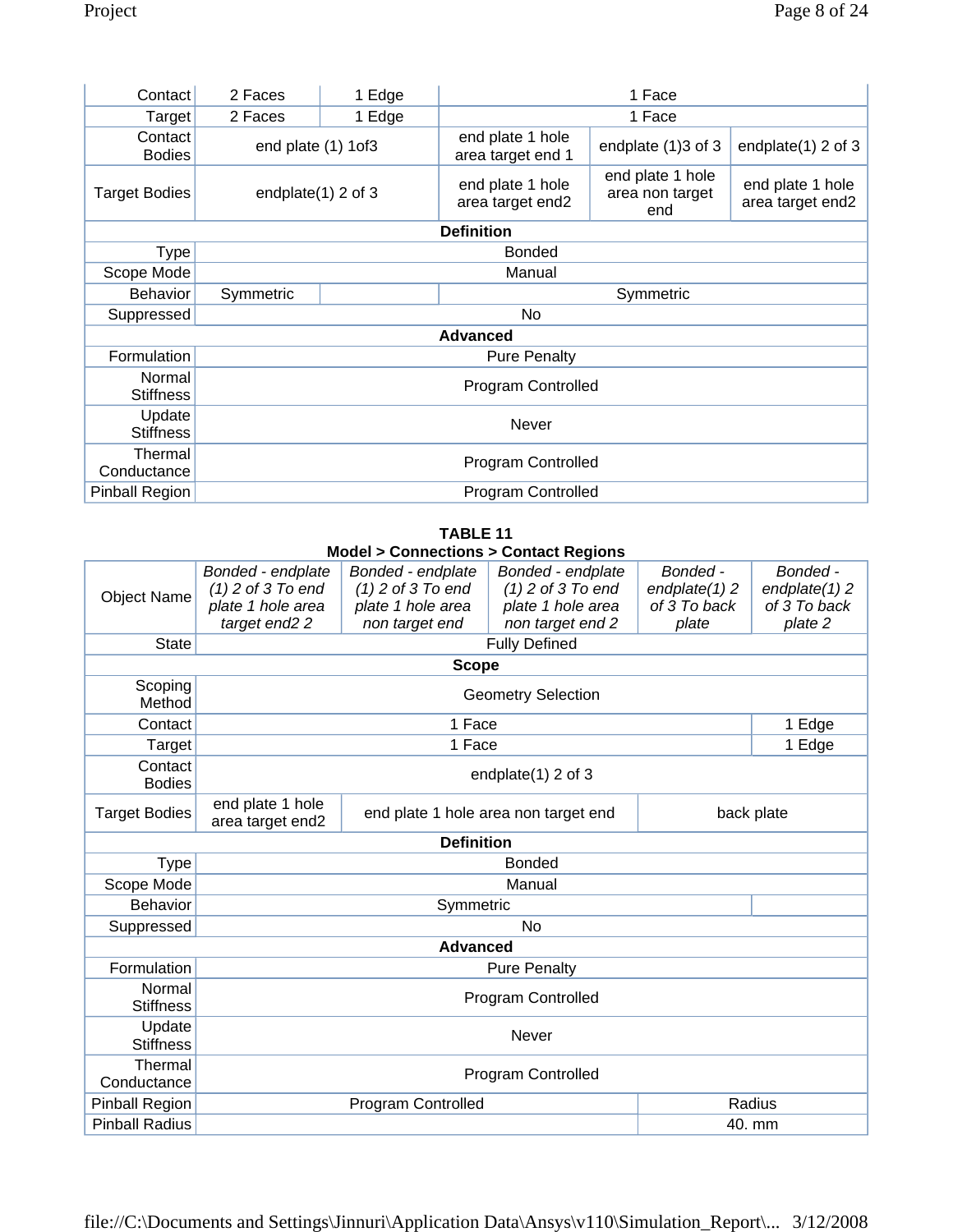|                            |                                          | Model > Connections > Contact Regions    |                             |                               |                                         |  |  |
|----------------------------|------------------------------------------|------------------------------------------|-----------------------------|-------------------------------|-----------------------------------------|--|--|
|                            | Bonded - endplate                        | Bonded - end plate                       | Bonded -                    | Bonded -                      | Bonded - endplate                       |  |  |
| <b>Object Name</b>         | $(1)$ 2 of 3 To rod4-<br>rod5-rod1-rod2- | 1 hole area target<br>end2 To rod4-rod5- | endplate(2)1 of             | endplate(2)1 of               | $(2)$ 2 of 2 To<br>endplate 2 hole area |  |  |
|                            | rod3-rod6                                | rod1-rod2-rod3-rod6                      | 2 To endplate<br>$(2)$ 2 of | 2 To endplate<br>$(2)$ 2 of 2 | non target end                          |  |  |
|                            |                                          |                                          |                             |                               |                                         |  |  |
| <b>State</b>               |                                          |                                          | <b>Fully Defined</b>        |                               |                                         |  |  |
|                            |                                          | <b>Scope</b>                             |                             |                               |                                         |  |  |
| Scoping<br>Method          |                                          |                                          | <b>Geometry Selection</b>   |                               |                                         |  |  |
| Contact                    |                                          | 1 Face                                   |                             | 1 Edge                        | 1 Face                                  |  |  |
| Target                     |                                          | 6 Faces                                  | 3 Faces                     | 1 Edge                        | 1 Face                                  |  |  |
| Contact<br><b>Bodies</b>   | endplate(1) 2 of 3                       | end plate 1 hole<br>area target end2     |                             | endplate(2)1 of 2             | endplate $(2)$ 2 of 2                   |  |  |
| <b>Target Bodies</b>       | rod4-rod5-rod1-rod2-rod3-rod6            |                                          | endplate(2) 2 of 2          |                               | endplate 2 hole area<br>non target end  |  |  |
|                            |                                          | <b>Definition</b>                        |                             |                               |                                         |  |  |
| <b>Type</b>                |                                          |                                          | <b>Bonded</b>               |                               |                                         |  |  |
| Scope Mode                 |                                          |                                          | Manual                      |                               |                                         |  |  |
| <b>Behavior</b>            |                                          | Symmetric                                |                             |                               | Symmetric                               |  |  |
| Suppressed                 |                                          |                                          | <b>No</b>                   |                               |                                         |  |  |
|                            |                                          | <b>Advanced</b>                          |                             |                               |                                         |  |  |
| Formulation                |                                          |                                          | <b>Pure Penalty</b>         |                               |                                         |  |  |
| Normal<br><b>Stiffness</b> | Program Controlled                       |                                          |                             |                               |                                         |  |  |
| Update<br><b>Stiffness</b> | Never                                    |                                          |                             |                               |                                         |  |  |
| Thermal<br>Conductance     | <b>Program Controlled</b>                |                                          |                             |                               |                                         |  |  |
| <b>Pinball Region</b>      |                                          | <b>Program Controlled</b>                |                             |                               |                                         |  |  |

| TABLE 12                                           |  |
|----------------------------------------------------|--|
| <b>Model &gt; Connections &gt; Contact Regions</b> |  |

|                          |                                                                                          | <b>TABLE 13</b>                                                             |                                                                               |                                                       |                                                         |
|--------------------------|------------------------------------------------------------------------------------------|-----------------------------------------------------------------------------|-------------------------------------------------------------------------------|-------------------------------------------------------|---------------------------------------------------------|
|                          |                                                                                          | <b>Model &gt; Connections &gt; Contact Regions</b>                          |                                                                               |                                                       |                                                         |
| <b>Object Name</b>       | Bonded - endplate<br>$(2)$ 2 of 2 To<br>endplate 2 hole area<br>non target end 2         | Bonded - endplate<br>$(2)$ 2 of 2 To end<br>plate 2 hole area<br>target end | Bonded - endplate<br>$(2)$ 2 of 2 To end<br>plate 2 hole area<br>target end 2 | Bonded -<br>endplate $(2)$ 2<br>of 2 To back<br>plate | Bonded -<br>endplate $(2)$ 2 of<br>2 To back plate<br>2 |
| <b>State</b>             |                                                                                          |                                                                             | <b>Fully Defined</b>                                                          |                                                       |                                                         |
|                          |                                                                                          | <b>Scope</b>                                                                |                                                                               |                                                       |                                                         |
| Scoping<br>Method        |                                                                                          |                                                                             | <b>Geometry Selection</b>                                                     |                                                       |                                                         |
| Contact                  |                                                                                          | 1 Face                                                                      |                                                                               |                                                       | 1 Edge                                                  |
| Target                   |                                                                                          | 1 Face                                                                      |                                                                               |                                                       |                                                         |
| Contact<br><b>Bodies</b> |                                                                                          |                                                                             | endplate $(2)$ 2 of 2                                                         |                                                       |                                                         |
| <b>Target Bodies</b>     | endplate 2 hole area<br>end plate 2 hole area target end<br>back plate<br>non target end |                                                                             |                                                                               |                                                       |                                                         |
|                          |                                                                                          | <b>Definition</b>                                                           |                                                                               |                                                       |                                                         |
| Type                     |                                                                                          |                                                                             | <b>Bonded</b>                                                                 |                                                       |                                                         |
| Scope Mode               |                                                                                          |                                                                             | Manual                                                                        |                                                       |                                                         |
| Behavior                 | Symmetric                                                                                |                                                                             |                                                                               |                                                       |                                                         |
| Suppressed               |                                                                                          |                                                                             | No                                                                            |                                                       |                                                         |
|                          |                                                                                          | <b>Advanced</b>                                                             |                                                                               |                                                       |                                                         |
|                          |                                                                                          |                                                                             |                                                                               |                                                       |                                                         |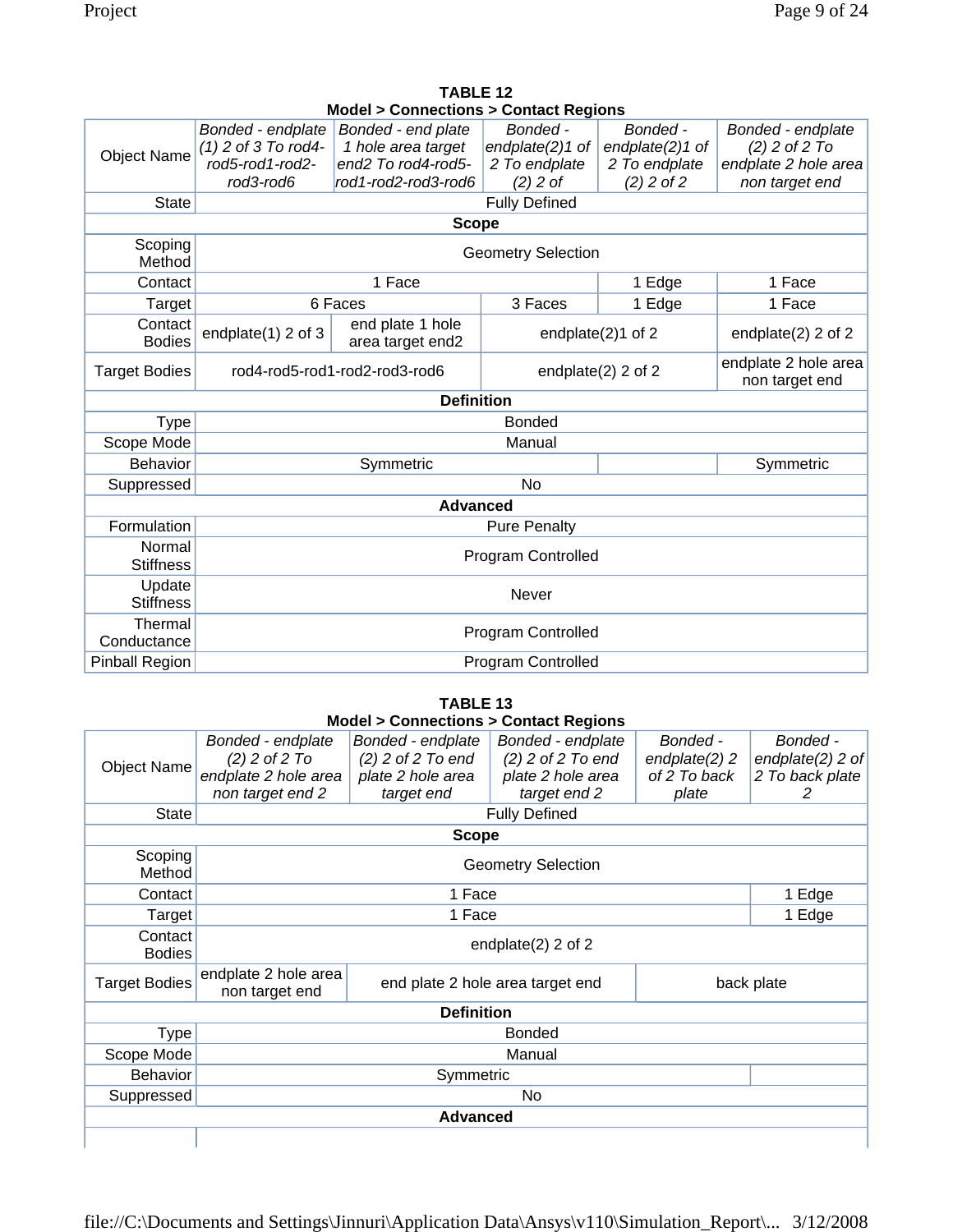| Formulation            | <b>Pure Penalty</b>       |        |
|------------------------|---------------------------|--------|
| Normal<br>Stiffness    | Program Controlled        |        |
| Update<br>Stiffness    | <b>Never</b>              |        |
| Thermal<br>Conductance | Program Controlled        |        |
| Pinball Region         | <b>Program Controlled</b> | Radius |
| Pinball Radius         |                           | 50. mm |

|                            |                                                                     | <b>Model &gt; Connections &gt; Contact Regions</b>                                   |                                     |                                     |                                                      |
|----------------------------|---------------------------------------------------------------------|--------------------------------------------------------------------------------------|-------------------------------------|-------------------------------------|------------------------------------------------------|
| <b>Object Name</b>         | Bonded - endplate(2)<br>2 of 2 To rod4-rod5-<br>rod1-rod2-rod3-rod6 | Bonded - end plate 2<br>hole area target end To<br>rod4-rod5-rod1-rod2-<br>rod3-rod6 | Bonded -<br>hexcel To<br>nose plate | Bonded -<br>hexcel To<br>back plate | Bonded - hexcel<br>To endplate(2)<br>2 <sub>of</sub> |
| <b>State</b>               |                                                                     | <b>Fully Defined</b>                                                                 |                                     |                                     |                                                      |
|                            |                                                                     | <b>Scope</b>                                                                         |                                     |                                     |                                                      |
| Scoping<br>Method          |                                                                     | <b>Geometry Selection</b>                                                            |                                     |                                     |                                                      |
| Contact                    |                                                                     | 1 Face                                                                               |                                     |                                     | 1 Edge                                               |
| Target                     |                                                                     | 6 Faces                                                                              |                                     | 1 Face                              | 1 Edge                                               |
| <b>Contact Bodies</b>      | endplate $(2)$ 2 of 2                                               | end plate 2 hole area<br>target end                                                  | hexcel                              |                                     |                                                      |
| <b>Target Bodies</b>       | rod4-rod5-rod1-rod2-rod3-rod6                                       |                                                                                      | nose plate                          | back plate                          | endplate(2) 2 of<br>2                                |
|                            |                                                                     | <b>Definition</b>                                                                    |                                     |                                     |                                                      |
| <b>Type</b>                |                                                                     | <b>Bonded</b>                                                                        |                                     |                                     |                                                      |
| Scope Mode                 |                                                                     | Manual                                                                               |                                     |                                     |                                                      |
| <b>Behavior</b>            |                                                                     | Symmetric                                                                            |                                     |                                     |                                                      |
| Suppressed                 |                                                                     | <b>No</b>                                                                            |                                     |                                     |                                                      |
|                            |                                                                     | <b>Advanced</b>                                                                      |                                     |                                     |                                                      |
| Formulation                |                                                                     | <b>Pure Penalty</b>                                                                  |                                     |                                     |                                                      |
| Normal<br><b>Stiffness</b> | <b>Program Controlled</b>                                           |                                                                                      |                                     |                                     |                                                      |
| Update<br><b>Stiffness</b> | Never                                                               |                                                                                      |                                     |                                     |                                                      |
| Thermal<br>Conductance     | <b>Program Controlled</b>                                           |                                                                                      |                                     |                                     |                                                      |
| Pinball Region             |                                                                     | <b>Program Controlled</b>                                                            |                                     | Radius                              |                                                      |
| <b>Pinball Radius</b>      | 30. mm                                                              |                                                                                      |                                     |                                     |                                                      |

# **TABLE 14**

### **TABLE 15 Model > Connections > Contact Regions**

| <b>Object Name</b>    | Bonded - hexcel To<br>endplate $(1)$ 2 of | Bonded - hexcel To<br>back plate 2 | Bonded - back plate To<br>top hinge area1 | Bonded - back plate To<br>top hinge area2 |
|-----------------------|-------------------------------------------|------------------------------------|-------------------------------------------|-------------------------------------------|
| State                 | <b>Fully Defined</b>                      |                                    |                                           |                                           |
| <b>Scope</b>          |                                           |                                    |                                           |                                           |
| Scoping Method        | <b>Geometry Selection</b>                 |                                    |                                           |                                           |
| Contact               | 1 Edge                                    |                                    | 1 Face                                    |                                           |
| Target                | 1 Edge                                    |                                    | 1 Face                                    |                                           |
| <b>Contact Bodies</b> | hexcel                                    |                                    |                                           | back plate                                |
| <b>Target Bodies</b>  | endplate $(1)$ 2 of 3                     | back plate                         | top hinge area1                           | top hinge area2                           |
|                       |                                           |                                    |                                           |                                           |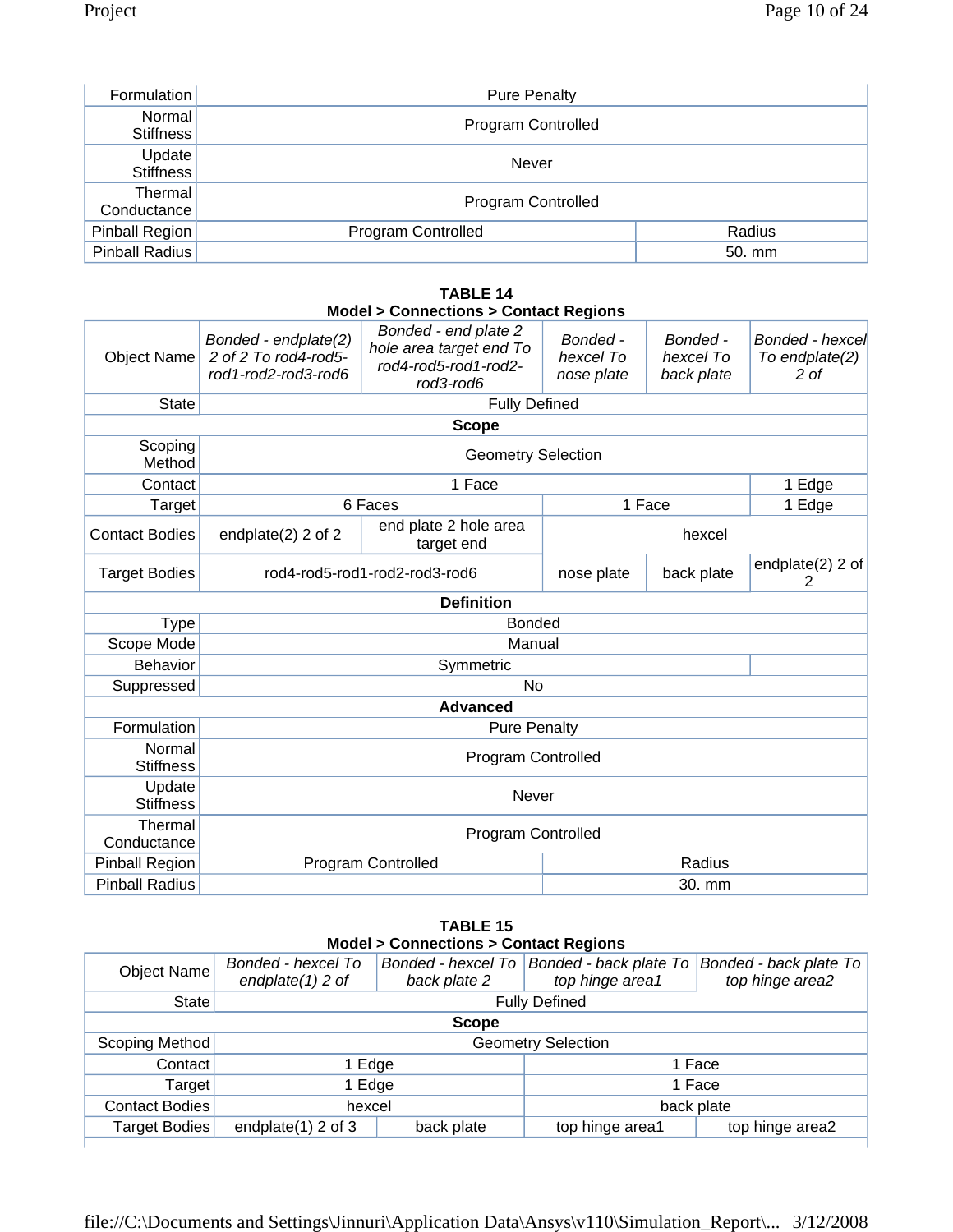| <b>Definition</b>      |                 |                     |  |  |  |
|------------------------|-----------------|---------------------|--|--|--|
| Type <sub> </sub>      |                 | <b>Bonded</b>       |  |  |  |
| Scope Mode             |                 | Manual              |  |  |  |
| Suppressed             |                 | No.                 |  |  |  |
| <b>Behavior</b>        |                 | Symmetric           |  |  |  |
|                        | <b>Advanced</b> |                     |  |  |  |
| Formulation            |                 | <b>Pure Penalty</b> |  |  |  |
| Normal Stiffness       |                 | Program Controlled  |  |  |  |
| Update Stiffness       |                 | <b>Never</b>        |  |  |  |
| Thermal<br>Conductance |                 | Program Controlled  |  |  |  |
| Pinball Region         | Radius          | Program Controlled  |  |  |  |
| <b>Pinball Radius</b>  | 30. mm          |                     |  |  |  |

## *Mesh*

## **TABLE 16**

| Model > Mesh                |                     |  |  |  |
|-----------------------------|---------------------|--|--|--|
| Object Name                 | Mesh                |  |  |  |
| <b>State</b>                | Solved              |  |  |  |
| <b>Defaults</b>             |                     |  |  |  |
| <b>Physics Preference</b>   | Mechanical          |  |  |  |
| Relevance                   | O                   |  |  |  |
| Advanced                    |                     |  |  |  |
| <b>Relevance Center</b>     | Coarse              |  |  |  |
| Element Size                | Default             |  |  |  |
| Shape Checking              | Standard Mechanical |  |  |  |
| Solid Element Midside Nodes | Program Controlled  |  |  |  |
| Straight Sided Elements     | No                  |  |  |  |
| Initial Size Seed           | Active Assembly     |  |  |  |
| Smoothing                   | Low                 |  |  |  |
| Transition                  | Fast                |  |  |  |
| <b>Statistics</b>           |                     |  |  |  |
| <b>Nodes</b>                | 137810              |  |  |  |
| Elements                    | 169187              |  |  |  |
|                             |                     |  |  |  |

#### **TABLE 17 Model > Mesh > Mesh Controls**

|                              | Object Name Patch Independent     |
|------------------------------|-----------------------------------|
| <b>State</b>                 | <b>Fully Defined</b>              |
| <b>Scope</b>                 |                                   |
|                              | Scoping Method Geometry Selection |
| Geometry                     | 14 Bodies                         |
| <b>Definition</b>            |                                   |
| Suppressed                   | No                                |
| Method                       | Tetrahedrons                      |
| Algorithm                    | Patch Independent                 |
| Element Midside Nodes        | Dropped                           |
| Defined By                   | <b>Max Element Size</b>           |
| Max Element Size             | Default                           |
| Define Defeaturing Tolerance | Yes                               |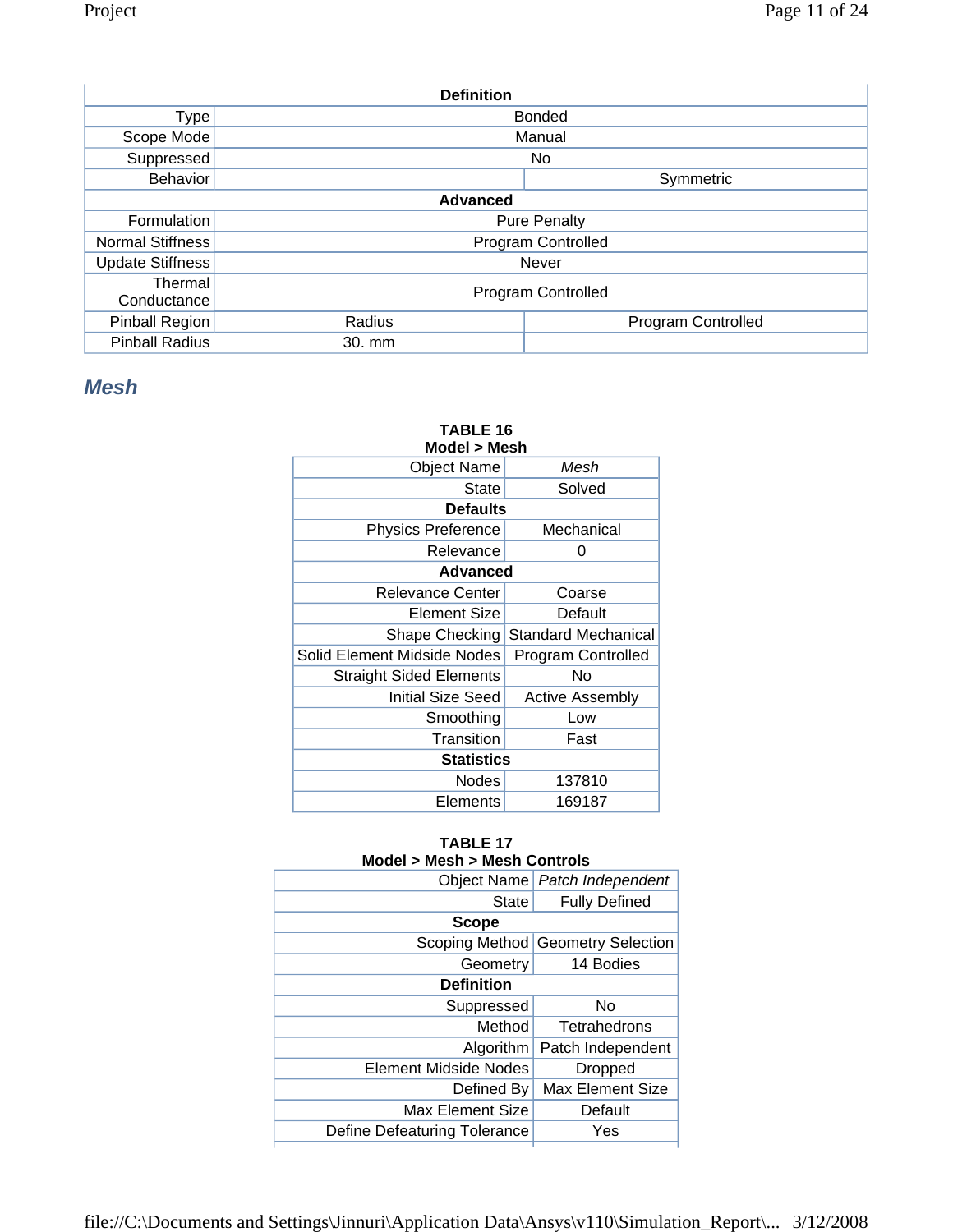| Defeaturing Tolerance                     | 1. mm          |
|-------------------------------------------|----------------|
| <b>Curvature and Proximity Refinement</b> | Yes            |
| Min Size Limit                            | $5. \text{mm}$ |
| Num Cells Across Gap                      | Default        |
| Span Angle                                | Coarse         |
| Minimum Edge Length                       | 7.7856e-003 mm |

## *Named Selections*

| <b>TABLE 18</b><br>Model > Named Selections > Named Selections |                   |                                                         |  |  |  |
|----------------------------------------------------------------|-------------------|---------------------------------------------------------|--|--|--|
|                                                                |                   | Object Name Problematic Geometry Problematic Geometry 2 |  |  |  |
| <b>State</b>                                                   |                   | <b>Fully Defined</b>                                    |  |  |  |
|                                                                | <b>Scope</b>      |                                                         |  |  |  |
| Geometry                                                       | 1 Edge            |                                                         |  |  |  |
|                                                                | <b>Statistics</b> |                                                         |  |  |  |
| <b>Type</b>                                                    | Manual            |                                                         |  |  |  |
| <b>Total Selection</b>                                         | 1 Edge            |                                                         |  |  |  |
| Suppressed                                                     |                   |                                                         |  |  |  |
| Hidden                                                         |                   |                                                         |  |  |  |

## **Static Structural**

| <b>TABLE 19</b><br><b>Model &gt; Analysis</b> |                                   |  |  |  |
|-----------------------------------------------|-----------------------------------|--|--|--|
|                                               | Object Name Static Structural     |  |  |  |
|                                               | State   Fully Defined             |  |  |  |
| <b>Definition</b>                             |                                   |  |  |  |
| Physics Type Structural                       |                                   |  |  |  |
|                                               | Analysis Type   Static Structural |  |  |  |
| <b>Options</b>                                |                                   |  |  |  |
| Reference Temp<br>22 °C                       |                                   |  |  |  |

**TABLE 20 Model > Static Structural > Analysis Settings** 

|                            | $m$ $\alpha$ $\epsilon$ $\epsilon$ $>$ $\alpha$ $\alpha$ $\alpha$ $\epsilon$ $\alpha$ $\alpha$ $\alpha$ $\alpha$ $\alpha$ $\alpha$ $\alpha$ $\beta$ $\alpha$ $\alpha$ $\alpha$ $\gamma$ $\beta$ $\alpha$ |  |  |  |  |
|----------------------------|----------------------------------------------------------------------------------------------------------------------------------------------------------------------------------------------------------|--|--|--|--|
| <b>Object Name</b>         | <b>Analysis Settings</b>                                                                                                                                                                                 |  |  |  |  |
| <b>State</b>               | <b>Fully Defined</b>                                                                                                                                                                                     |  |  |  |  |
|                            | <b>Step Controls</b>                                                                                                                                                                                     |  |  |  |  |
| Number Of Steps            | 1.                                                                                                                                                                                                       |  |  |  |  |
| <b>Current Step Number</b> | 1.                                                                                                                                                                                                       |  |  |  |  |
| Step End Time              | 1. s                                                                                                                                                                                                     |  |  |  |  |
| Auto Time Stepping         | <b>Program Controlled</b>                                                                                                                                                                                |  |  |  |  |
|                            | <b>Solver Controls</b>                                                                                                                                                                                   |  |  |  |  |
| Solver Type                | <b>Program Controlled</b>                                                                                                                                                                                |  |  |  |  |
| <b>Weak Springs</b>        | <b>Program Controlled</b>                                                                                                                                                                                |  |  |  |  |
| Large Deflection           | Off                                                                                                                                                                                                      |  |  |  |  |
| Inertia Relief             | Off                                                                                                                                                                                                      |  |  |  |  |
|                            | <b>Nonlinear Controls</b>                                                                                                                                                                                |  |  |  |  |
| Force Convergence          | Program Controlled                                                                                                                                                                                       |  |  |  |  |
| <b>Moment Convergence</b>  | Program Controlled                                                                                                                                                                                       |  |  |  |  |
|                            |                                                                                                                                                                                                          |  |  |  |  |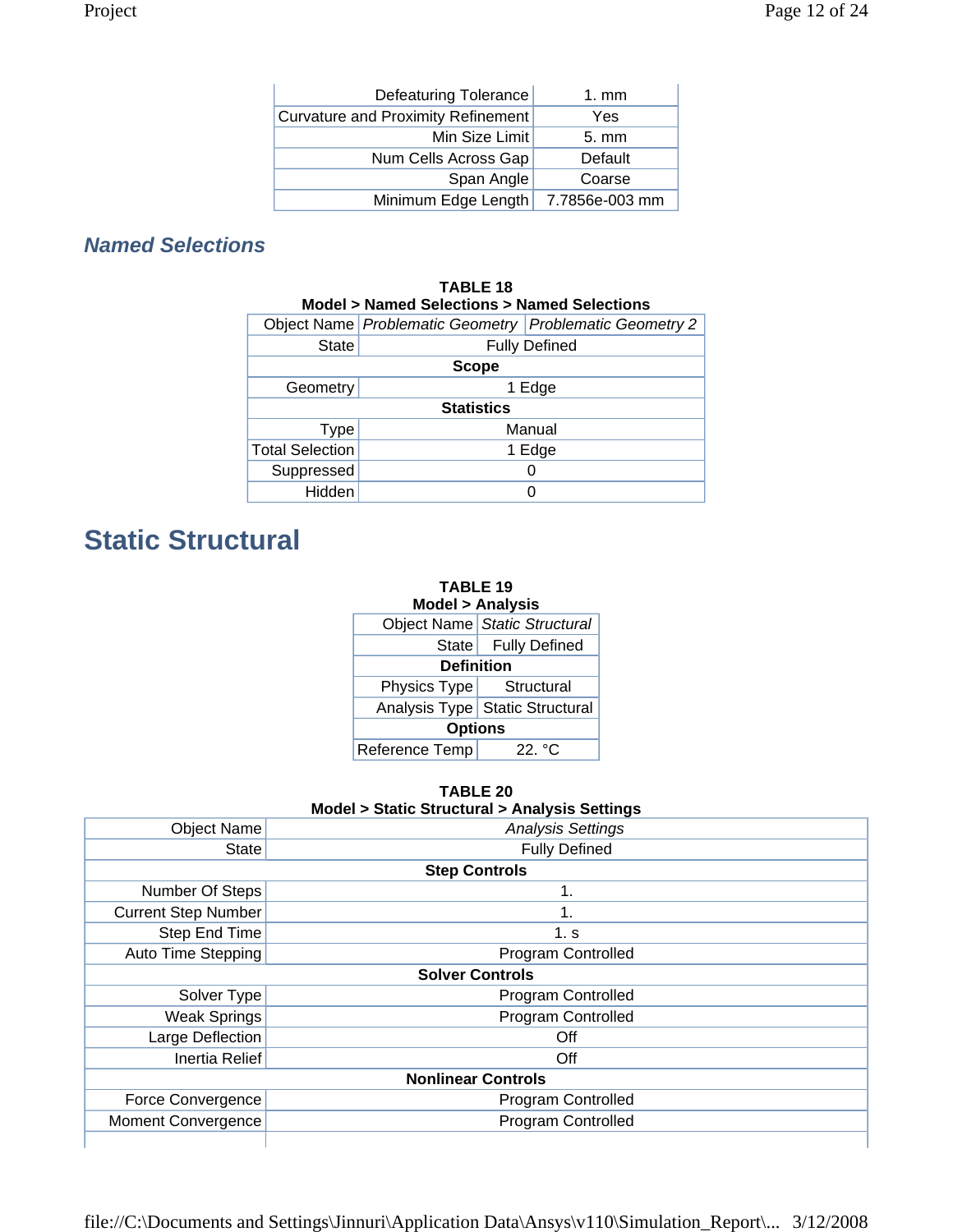| <b>Displacement</b><br>Convergence | Program Controlled                                                                                        |  |
|------------------------------------|-----------------------------------------------------------------------------------------------------------|--|
| <b>Rotation Convergence</b>        | Program Controlled                                                                                        |  |
| Line Search                        | Program Controlled                                                                                        |  |
|                                    | <b>Output Controls</b>                                                                                    |  |
| <b>Calculate Stress</b>            | Yes                                                                                                       |  |
| Calculate Strain                   | Yes                                                                                                       |  |
| Calculate Results At               | <b>All Time Points</b>                                                                                    |  |
|                                    | <b>Analysis Data Management</b>                                                                           |  |
| <b>Solver Files Directory</b>      | C:\Documents and Settings\Jinnuri\Desktop\wb\all axis\allaxis Simulation Files\Static<br>Structural $(2)$ |  |
| <b>Future Analysis</b>             | None                                                                                                      |  |
| Save ANSYS db                      | No.                                                                                                       |  |
| Delete Unneeded Files              | Yes                                                                                                       |  |
| Nonlinear Solution                 | No.                                                                                                       |  |





**TABLE 21 Model > Static Structural > Loads** 

|             | $1119991$ $\epsilon$ . Oranged the second the couple |                                     |                                          |                                         |                                   |  |
|-------------|------------------------------------------------------|-------------------------------------|------------------------------------------|-----------------------------------------|-----------------------------------|--|
| Object Name | Hinge 1 All<br><b>Direction Fixed</b>                | Hinge 2 Y<br><b>Direction Fixed</b> | <b>Endplate 1 Target</b><br>Side Tension | Endplate 1 Non<br>  Target Side Tension | Endplate 2 Target<br>Side Tension |  |
|             |                                                      |                                     |                                          |                                         |                                   |  |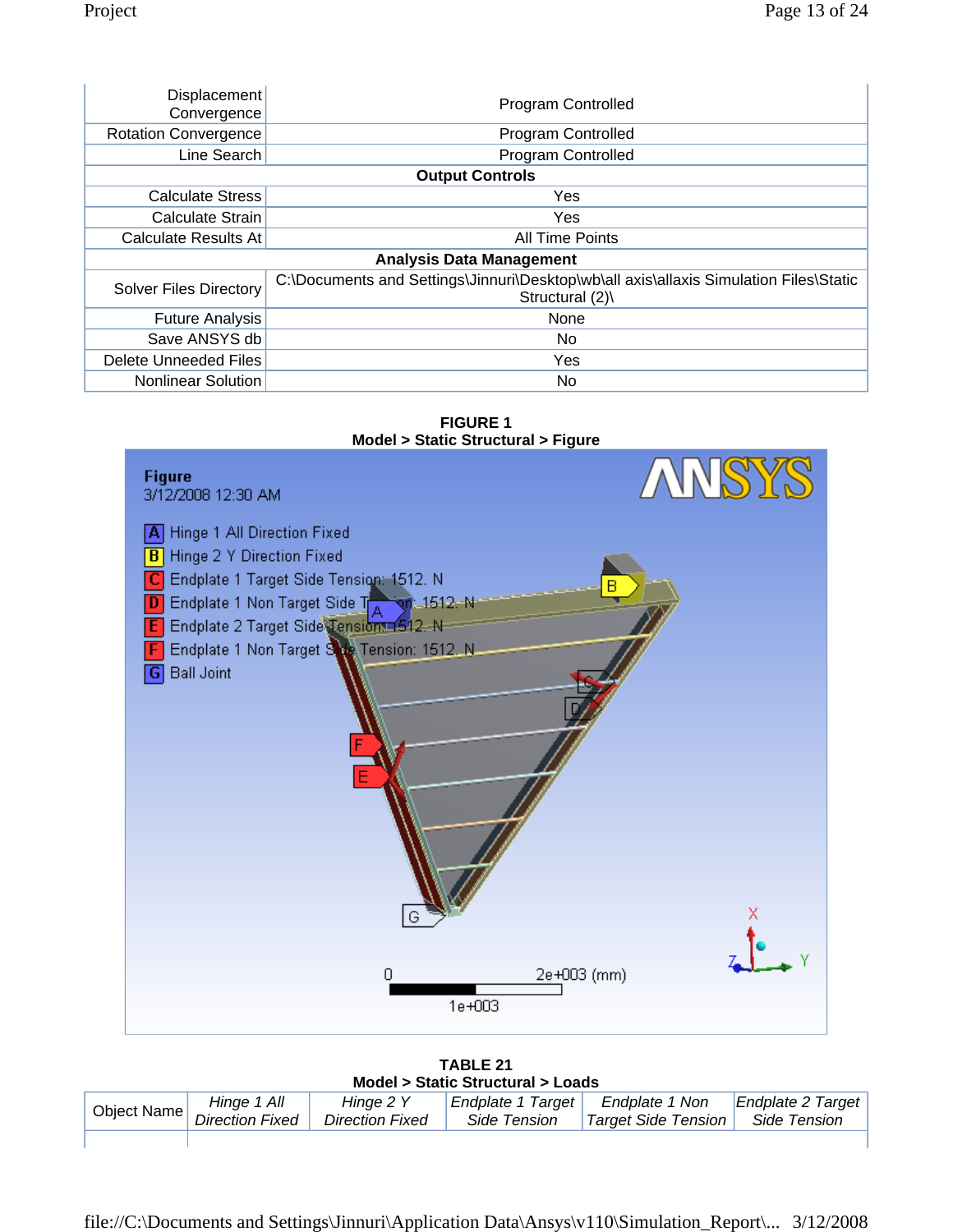| <b>State</b>      | <b>Fully Defined</b> |                           |                        |                      |                      |
|-------------------|----------------------|---------------------------|------------------------|----------------------|----------------------|
|                   |                      |                           | <b>Scope</b>           |                      |                      |
| Scoping<br>Method |                      | <b>Geometry Selection</b> |                        |                      |                      |
| Geometry          |                      |                           | 1 Face                 |                      |                      |
|                   |                      |                           | <b>Definition</b>      |                      |                      |
| <b>Type</b>       | <b>Fixed Support</b> | Displacement              |                        | Force                |                      |
| Suppressed        | No.                  |                           |                        |                      |                      |
| Define By         |                      | Components                |                        |                      |                      |
| X<br>Component    |                      | 0. mm (ramped)            | -888.73 N<br>(ramped)  | 614.98 N (ramped)    | 1381.3 N<br>(ramped) |
| v<br>Component    |                      | Free                      | $-1223.2N$<br>(ramped) | $-1381.3$ N (ramped) | 614.98 N<br>(ramped) |
| Z Component       |                      | 0. mm (ramped)            |                        | 0. N (ramped)        |                      |

**FIGURE 2 Model > Static Structural > Hinge 2 Y Direction Fixed** 



**FIGURE 3 Model > Static Structural > Endplate 1 Target Side Tension**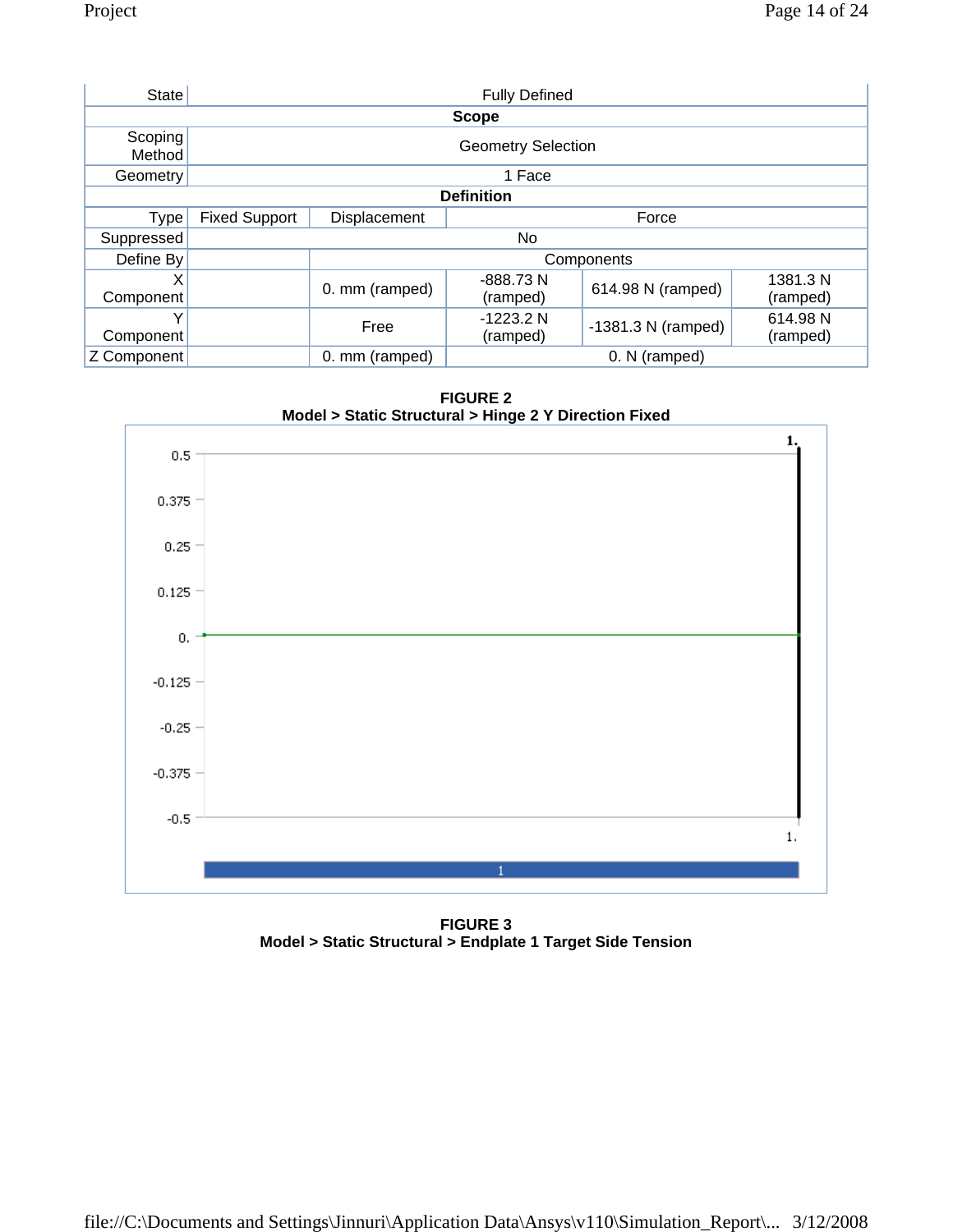

**FIGURE 4 Model > Static Structural > Endplate 1 Non Target Side Tension** 



**FIGURE 5 Model > Static Structural > Endplate 2 Target Side Tension**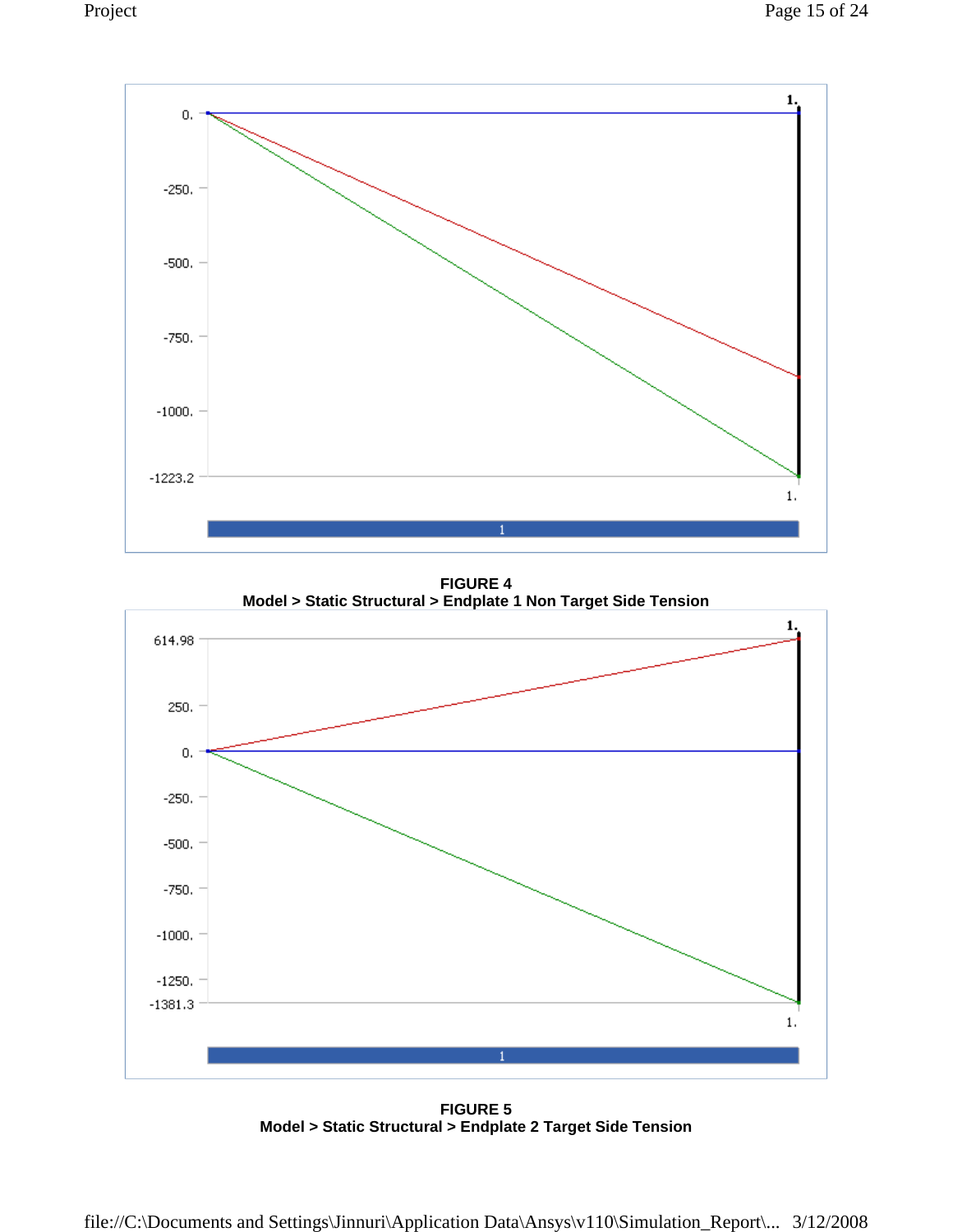

**TABLE 22 Model > Static Structural > Loads** 

|                   | Object Name Endplate 1 Non Target Side Tension | <b>Ball Joint</b>    |  |  |  |
|-------------------|------------------------------------------------|----------------------|--|--|--|
| <b>State</b>      |                                                |                      |  |  |  |
|                   | <b>Scope</b>                                   |                      |  |  |  |
| Scoping Method    | <b>Geometry Selection</b>                      |                      |  |  |  |
| Geometry          | 1 Face                                         |                      |  |  |  |
| <b>Definition</b> |                                                |                      |  |  |  |
| Define By         | Components                                     |                      |  |  |  |
| <b>Type</b>       | Force                                          | <b>Fixed Support</b> |  |  |  |
| X Component       | $-1223.2$ N (ramped)                           |                      |  |  |  |
| Y Component       | 888.73 N (ramped)                              |                      |  |  |  |
| Z Component       | 0. N (ramped)                                  |                      |  |  |  |
| Suppressed        | No                                             |                      |  |  |  |

**FIGURE 6 Model > Static Structural > Endplate 1 Non Target Side Tension**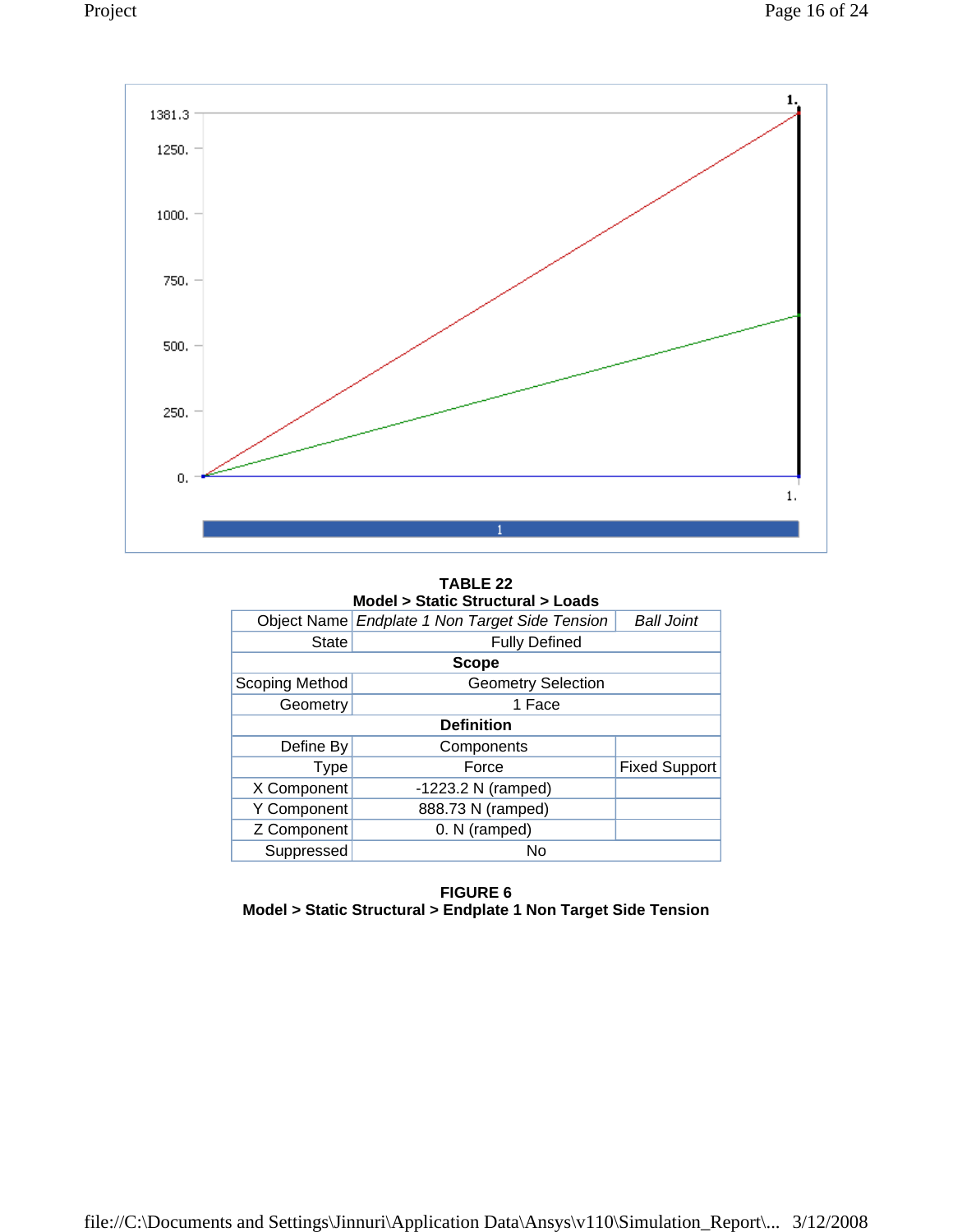



*Solution* 



| <b>TABLE 24</b>                                              |  |
|--------------------------------------------------------------|--|
| Model > Static Structural > Solution > Solution Information_ |  |

|                             | Object Name   Solution Information |
|-----------------------------|------------------------------------|
| State                       | Solved                             |
| <b>Solution Information</b> |                                    |
| Solution Output             | <b>Solver Output</b>               |
| Newton-Raphson Residuals    |                                    |
| Update Interval             | $2.5$ s                            |
| <b>Display Points</b>       | Αll                                |

| <b>TABLE 25</b>                                |
|------------------------------------------------|
| Model > Static Structural > Solution > Results |

| Object Name            | Total<br><b>Deformation</b> | x Directional<br>Deformation | y Directional<br><b>Deformation</b> | z Directional<br>Deformation |
|------------------------|-----------------------------|------------------------------|-------------------------------------|------------------------------|
| State                  |                             |                              | Solved                              |                              |
| <b>Scope</b>           |                             |                              |                                     |                              |
| All Bodies<br>Geometry |                             |                              |                                     |                              |
| <b>Definition</b>      |                             |                              |                                     |                              |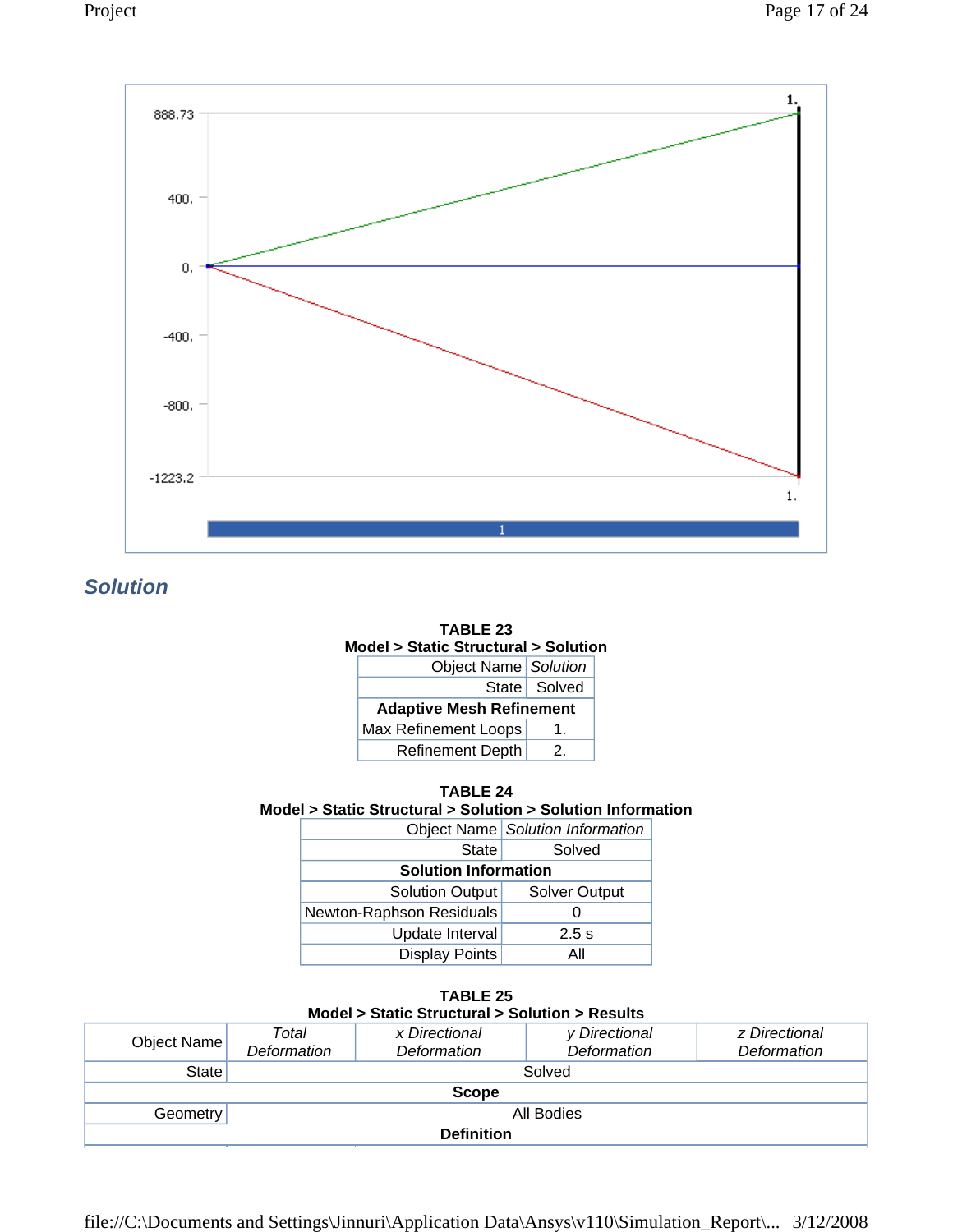| Type                        | Total<br>Deformation | Directional Deformation                                 |                       |                   |
|-----------------------------|----------------------|---------------------------------------------------------|-----------------------|-------------------|
| Display Time                | 0.40293 s            |                                                         | End Time              |                   |
| Orientation                 |                      | X Axis                                                  | Y Axis                | Z Axis            |
|                             |                      | <b>Results</b>                                          |                       |                   |
| <b>Minimum</b>              | $0. \text{mm}$       | $-6.6073e-003$ mm                                       | -1.0347e-002 mm       | $-1.7262e-002$ mm |
| Maximum                     | 2.1727e-002 mm       | 1.6474e-002 mm                                          | 1.2284e-002 mm        | 2.8667e-003 mm    |
| Minimum Occurs<br>On        | top hinge area2      | rod4                                                    | endplate $(1)$ 2 of 3 | rod <sub>5</sub>  |
| <b>Maximum Occurs</b><br>On |                      | rod <sub>6</sub><br>endplate $(2)$ 2 of 2<br>back plate |                       |                   |
| <b>Information</b>          |                      |                                                         |                       |                   |
| Time                        | 1. s                 |                                                         |                       |                   |
| Load Step                   |                      |                                                         |                       |                   |
| Substep                     |                      | 1                                                       |                       |                   |
| <b>Iteration Number</b>     |                      | 1                                                       |                       |                   |

**FIGURE 7 Model > Static Structural > Solution > Total Deformation > Figure** 



**FIGURE 8 Model > Static Structural > Solution > x Directional Deformation > Figure**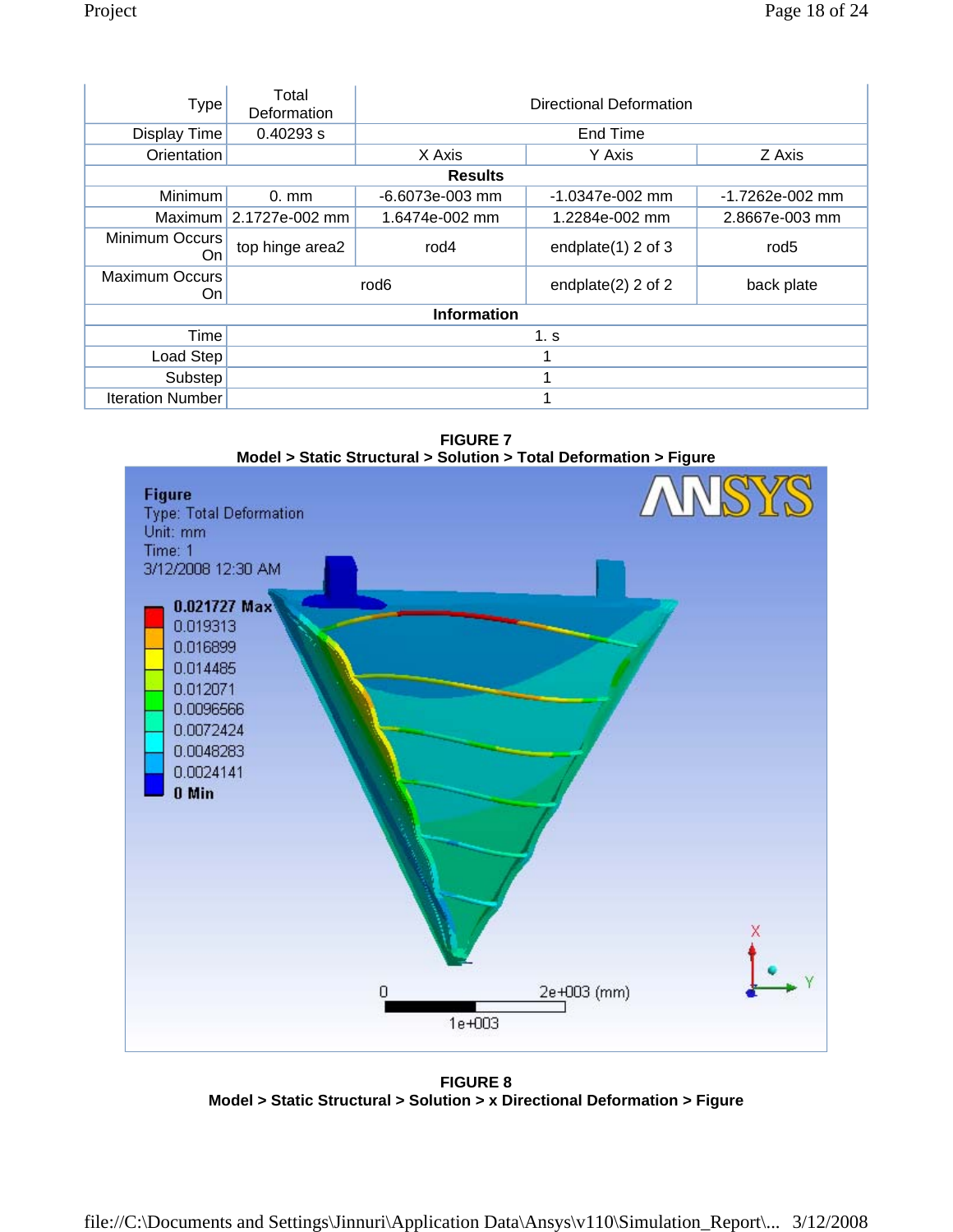

**FIGURE 9 Model > Static Structural > Solution > y Directional Deformation > Figure**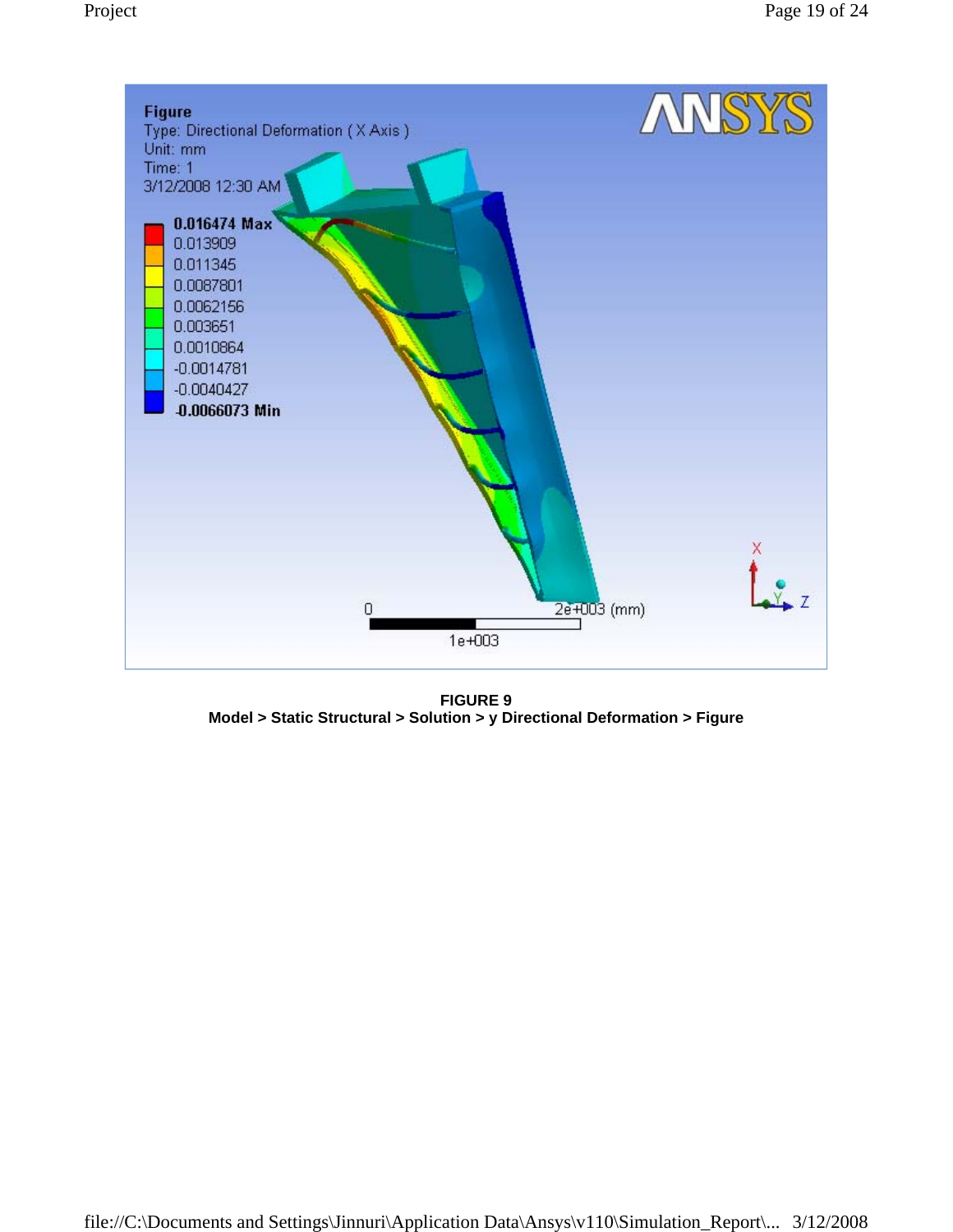

**FIGURE 10 Model > Static Structural > Solution > z Directional Deformation > Figure**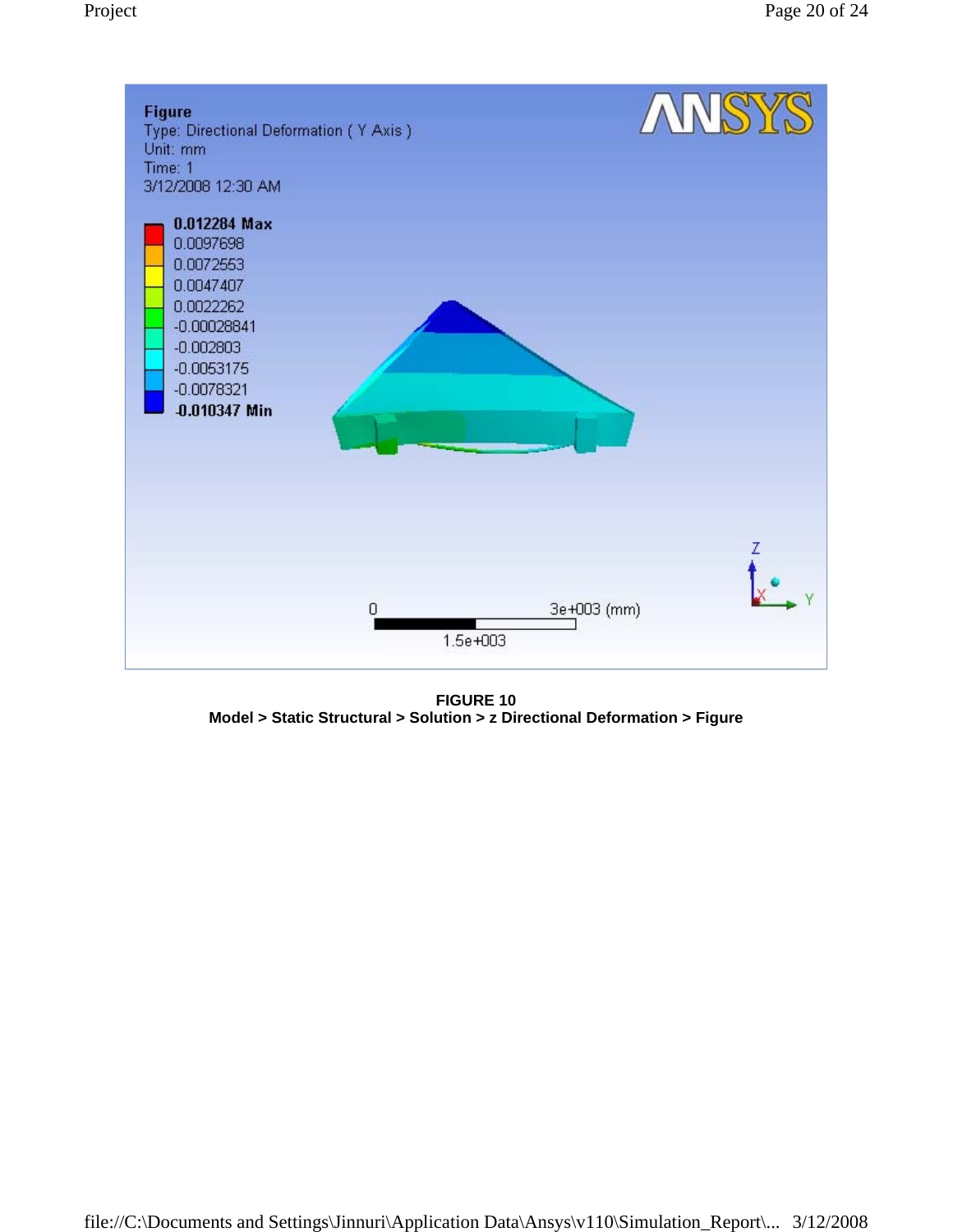

## **Material Data**

## *Polyurethane*

| <b>TABLE 26</b><br><b>Polyurethane &gt; Constants</b> |                                       |  |  |
|-------------------------------------------------------|---------------------------------------|--|--|
| <b>Structural</b>                                     |                                       |  |  |
| Young's Modulus                                       | 9751.9 MPa                            |  |  |
| Poisson's Ratio                                       | 0.3                                   |  |  |
|                                                       | Density $2.4e-007$ kg/mm <sup>3</sup> |  |  |
| <b>Thermal Expansion</b>                              | $0.1\degree$ C                        |  |  |
| <b>Thermal</b>                                        |                                       |  |  |
| <b>Thermal Conductivity</b>                           | $0.$ W/mm $\cdot$ °C                  |  |  |
| <b>Specific Heat</b>                                  | 0. $J/kg \,^{\circ}C$                 |  |  |
| Electromagnetics                                      |                                       |  |  |
| <b>Relative Permeability</b>                          | 0.                                    |  |  |
| Resistivity                                           | 0. Ohm·mm                             |  |  |

## *Carbon Fiber*

#### **TABLE 27**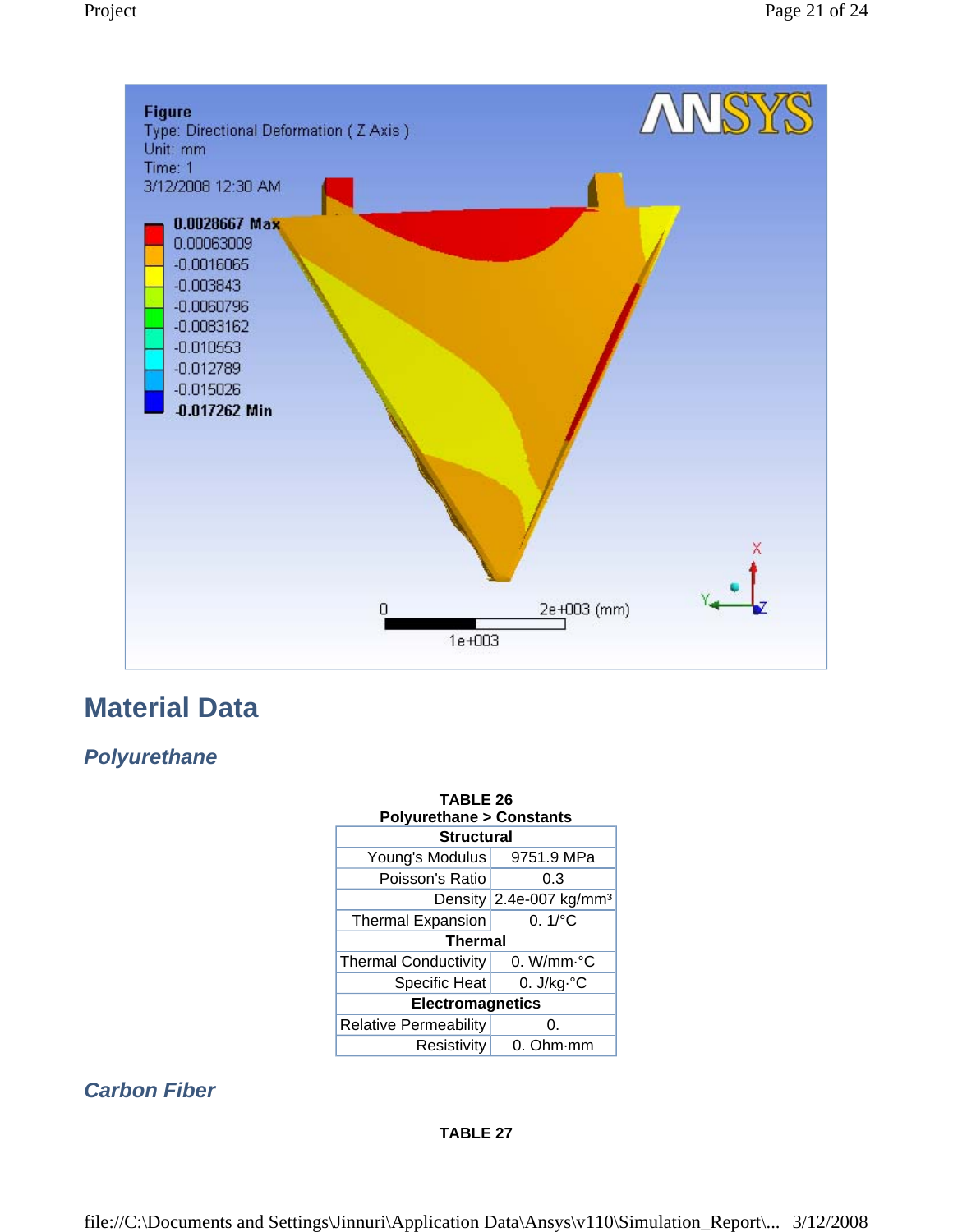| <b>Carbon Fiber &gt; Constants</b> |                                     |  |
|------------------------------------|-------------------------------------|--|
| <b>Structural</b>                  |                                     |  |
| Young's Modulus                    | 1.5e+005 MPa                        |  |
| Poisson's Ratio                    | 0.3                                 |  |
|                                    | Density 5.8e-007 kg/mm <sup>3</sup> |  |
| <b>Thermal Expansion</b>           | $0.1$ <sup>o</sup> C                |  |
| <b>Thermal</b>                     |                                     |  |
| <b>Thermal Conductivity</b>        | $0.$ W/mm $\cdot$ °C                |  |
| Specific Heat                      | 0. $J/kg \,^{\circ}C$               |  |
| <b>Electromagnetics</b>            |                                     |  |
| <b>Relative Permeability</b>       | 0.                                  |  |
| Resistivity                        | $0.$ Ohm $\cdot$ mm                 |  |

## *Hexcel sheet*

| <b>TABLE 28</b><br><b>Hexcel sheet &gt; Constants</b> |                                        |  |  |
|-------------------------------------------------------|----------------------------------------|--|--|
| <b>Structural</b>                                     |                                        |  |  |
|                                                       | Young's Modulus   1.4805e+005 MPa      |  |  |
| Poisson's Ratio                                       | 0.3                                    |  |  |
|                                                       | Density 2.8833e-008 kg/mm <sup>3</sup> |  |  |
| <b>Thermal Expansion</b>                              | $0.1$ <sup>o</sup> C                   |  |  |
| <b>Thermal</b>                                        |                                        |  |  |
| <b>Thermal Conductivity</b>                           | 0. W/mm.°C                             |  |  |
| <b>Specific Heat</b>                                  | 0. $J/kg·°C$                           |  |  |
| <b>Electromagnetics</b>                               |                                        |  |  |
| <b>Relative Permeability</b>                          | 0.                                     |  |  |
| Resistivity                                           | 0. Ohm mm                              |  |  |

## *Structural Steel*

| <b>TABLE 29</b>                        |                              |  |  |
|----------------------------------------|------------------------------|--|--|
| <b>Structural Steel &gt; Constants</b> |                              |  |  |
| <b>Structural</b>                      |                              |  |  |
| Young's Modulus                        | 2.e+005 MPa                  |  |  |
| Poisson's Ratio                        | 0.3                          |  |  |
| Density                                | 7.85e-006 kg/mm <sup>3</sup> |  |  |
| <b>Thermal Expansion</b>               | 1.2e-005 1/°C                |  |  |
| <b>Tensile Yield Strength</b>          | 250. MPa                     |  |  |
| <b>Compressive Yield Strength</b>      | 250. MPa                     |  |  |
| <b>Tensile Ultimate Strength</b>       | 460. MPa                     |  |  |
| <b>Compressive Ultimate Strength</b>   | 0. MPa                       |  |  |
| Thermal                                |                              |  |  |
| <b>Thermal Conductivity</b>            | 6.05e-002 W/mm.°C            |  |  |
| Specific Heat                          | 434. J/kg. °C                |  |  |
| <b>Electromagnetics</b>                |                              |  |  |
| <b>Relative Permeability</b>           | 10000                        |  |  |
| Resistivity                            | $1.7e-004$ Ohm $\cdot$ mm    |  |  |

#### **FIGURE 11 Structural Steel > Alternating Stress**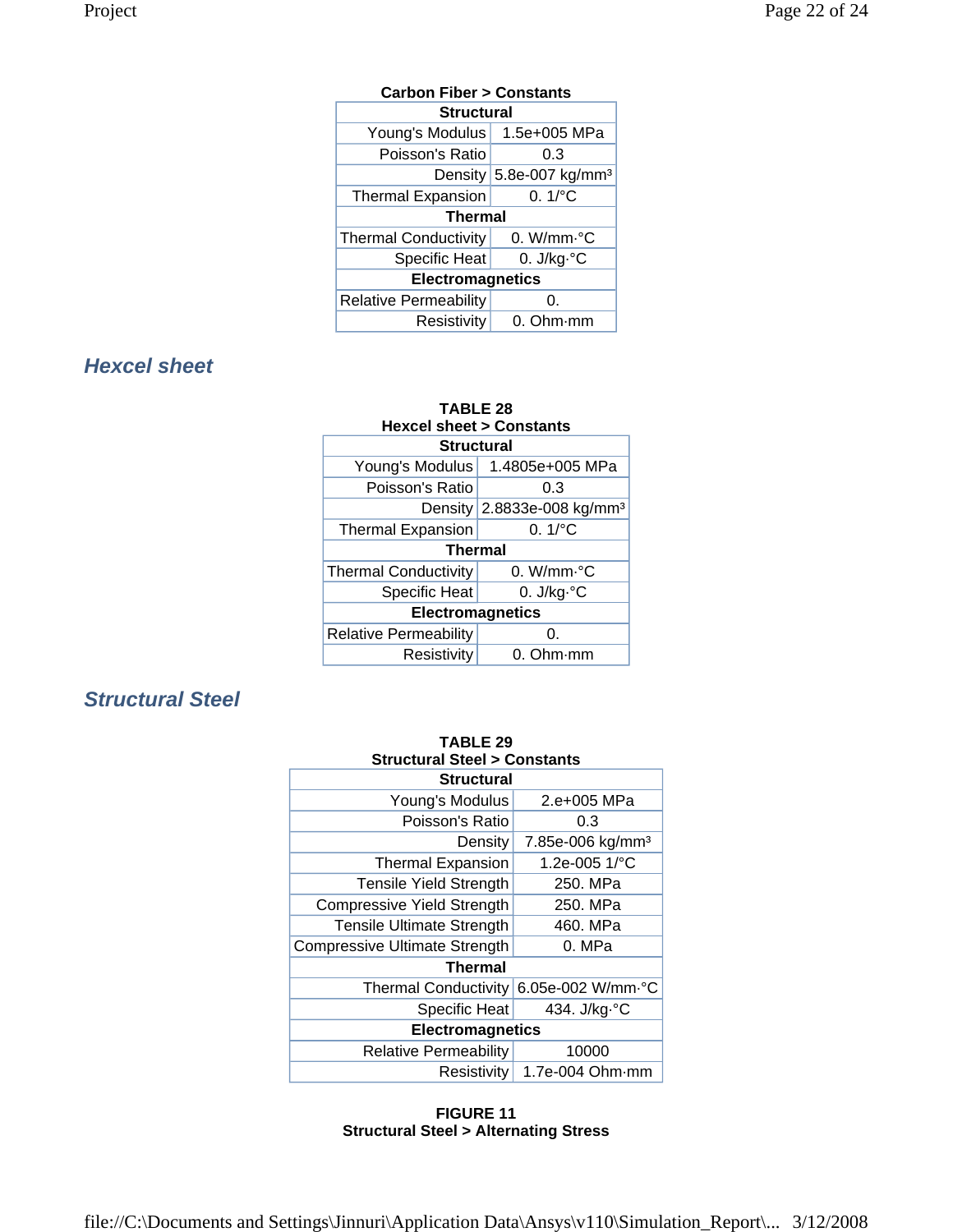





**TABLE 32 Structural Steel > Alternating Stress > Alternating Stress vs. Cycles** 

| Cycles       | <b>Alternating Stress MPa</b> |
|--------------|-------------------------------|
| 10.          | 3999.                         |
| 20.          | 2827.                         |
| 50.          | 1896.                         |
| 100.         | 1413.                         |
| 200.         | 1069.                         |
| 2000.        | 441.                          |
| 10000        | 262.                          |
| 20000        | 214.                          |
| $1. e + 005$ | 138.                          |
| $2.e+005$    | 114.                          |
| $1. e + 006$ | 86.2                          |

**FIGURE 12 Structural Steel > Strain-Life Parameters**